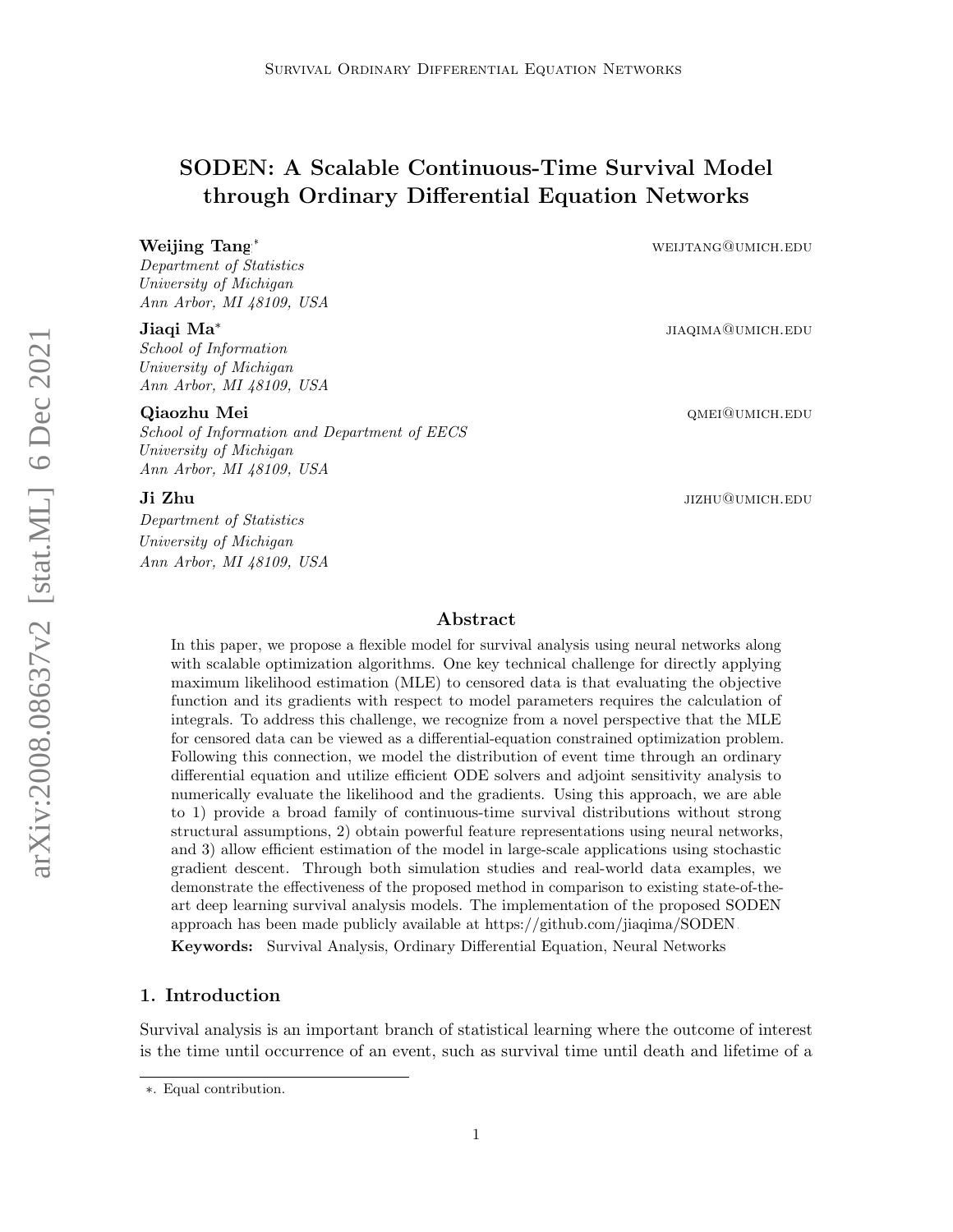device until failure. In real-world data collections, some events may not be observed due to a limited observation time window or missing follow-up, which is known as censoring. In this case, instead of observing an event time, we record a censored time, for example, the end of the observation window, to indicate that no event has occurred prior to it. Survival analysis methods take into account the partial information contained in the censored data and have crucial applications in various real-world problems, such as rehospitalization, cancer survival in healthcare, reliability of devices, and customer lifetime [\(Chen et al., 2009;](#page-21-0) [Miller Jr., 2011;](#page-23-0) [Modarres et al., 2016\)](#page-23-1).

Modern data collections have been growing in both scale and diversity of formats. For example, electronic health records of millions of patients over several decades are readily available, and they include laboratory test results, radiology images, and doctors' clinical notes. Work towards more flexible and scalable modeling of event times has attracted great attention in recent years. In particular, various deep neural network models have been introduced into survival analysis due to their ability in automatically extracting useful features from large-scale raw data [\(Faraggi and Simon, 1995;](#page-21-1) [Ching et al., 2018;](#page-21-2) [Katzman](#page-22-0) [et al., 2018;](#page-22-0) [Lee et al., 2018;](#page-22-1) [Gensheimer and Narasimhan, 2019;](#page-21-3) [Chapfuwa et al., 2018;](#page-20-0) [Kvamme et al., 2019;](#page-22-2) [Steingrimsson and Morrison, 2020;](#page-23-2) [Zhao, 2021\)](#page-24-0).

As a natural choice for estimating a probabilistic model, likelihood-based methods have been widely used for both traditional and deep survival analysis. However, a major challenge for scalable maximum likelihood estimation of neural network models lies in difficultto-evaluate integrals due to the existence of censoring. Specifically, for an uncensored observation *i* whose event time  $T = t_i$  is recorded, the likelihood is the *probability density* function (PDF)  $p(t_i)$ . But, for a censored observation j, only the censored time  $C = t_j$ is recorded while the event time  $T$  is unknown. The likelihood of observation  $j$  is the survival function  $S(t_i)$ , which is the probability of no event occurring prior to  $t_i$ :  $S(t_i)$  =  $\mathcal{P}{T > t_j} = 1 - \int_0^{t_j} p(s)ds$ . This integral imposes an intrinsic difficulty for optimization: evaluating the likelihood and the gradient with respect to parameters requires the calculation of integrals, which usually has no closed forms for most flexible distribution families specified by neural networks.

To address this challenge, most existing works try to avoid the integrals in the following two ways: 1) making additional structural assumptions so that no integral is included in the objective function, such as partial-likelihood-based methods under the proportional hazard (PH) assumption [\(Cox, 1975\)](#page-21-4), or making parametric assumption that leads to closed-form integration in the likelihood [\(Wei, 1992\)](#page-24-1); 2) discretizing the continuous event time with pre-specified intervals so that the integral is simplified into a cumulative product. However, the structural and parametric assumptions are often restrictive and thus limit the flexibility of the model [\(Ng'andu, 1997;](#page-23-3) [Zeng and Lin, 2007\)](#page-24-2); further, stochastic gradient descent algorithms cannot be directly applied to the partial-likelihood-based objective functions and thus limit the scalability of the model. As for discretization of the event time, it will likely cause information loss and introduce pre-specified time intervals as hyper-parameters.

In this paper, we recognize that maximizing the likelihood function for censored data can be viewed as an optimization problem with differential equation (DE) constraints, and thereby tackle the aforementioned optimization challenges with an efficient numerical approach. We propose to specify the distribution of event time through an ordinary differential equation (ODE) and utilize well-implemented ODE solvers to numerically evaluate the likelihood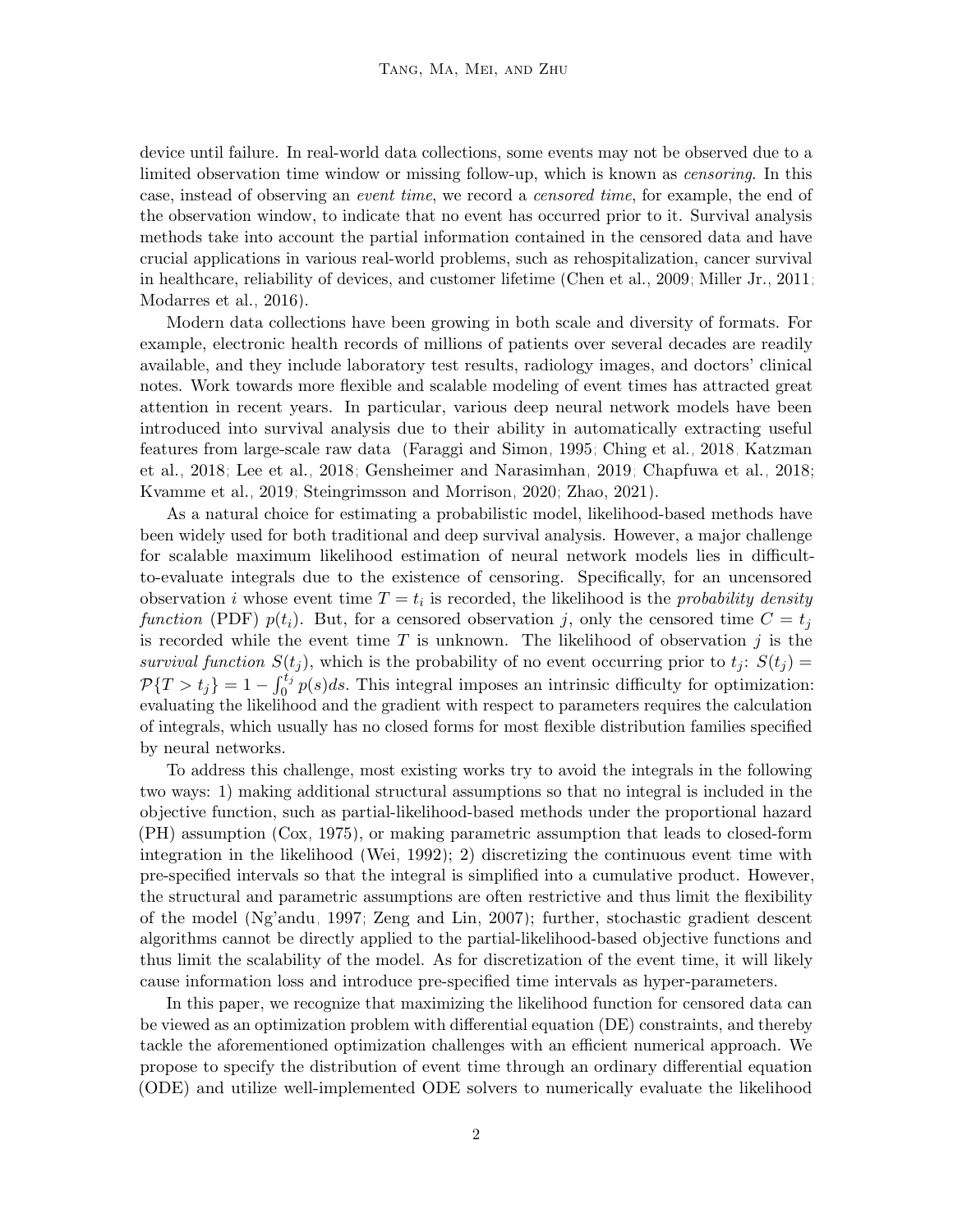and its gradients. In particular, we consider the *hazard function*  $\lambda_x(\cdot)$ <sup>[1](#page-2-0)</sup> and its integral, the cumulative hazard function  $\Lambda_x(\cdot)$ , in an ODE with a fixed initial value:

<span id="page-2-3"></span>
$$
\begin{cases}\n\Lambda_x'(t) = h(\Lambda_x(t), t; x, \theta) \\
\Lambda_x(0) = 0\n\end{cases},
$$
\n(1)

where the function  $h(\cdot, \cdot, \cdot, \theta)$  is modeled by a neural network taking the cumulative hazard  $\Lambda_x(t)$ , the time t, and the feature x as inputs and parameterized by  $\theta$ . Since the likelihood given both uncensored and censored data can be re-written in a simple form of the hazard and the cumulative hazard<sup>1</sup>, we can evaluate the likelihood function by solving the above ODE numerically. Moreover, the gradient of the likelihood with respect to  $\theta$  can be efficiently calculated via adjoint sensitivity analysis, which is a general method for differentiating optimization objectives with DE constraints [\(Pontryagin et al., 1962;](#page-23-4) [Plessix, 2006\)](#page-23-5). We name the proposed method as SODEN, Survival model through Ordinary Differential Equation Networks.

In comparison to existing methods described above, the proposed SODEN is more flexible to handle event times allowing for a broad range of distributions without strong structural assumptions. Further, we directly learn a continuous-time survival model using an ODE network, which avoids potential information loss from discretizing event times. We empirically evaluate the effectiveness of SODEN through both simulation studies and experiments on real-world datasets, and demonstrate that SODEN outperforms state-of-the-art models in most scenarios.

The rest of the paper is organized as follows. In Section [2,](#page-2-1) we provide a brief background on survival analysis and related work. In Section [3,](#page-6-0) we describe the proposed model and the corresponding learning approach. We evaluate the proposed method using simulation studies in Section [4](#page-8-0) and on real-world data examples in Section [5.](#page-10-0) Finally Section [6](#page-19-0) concludes the paper.

## <span id="page-2-1"></span>2. Background

In this section, we provide necessary preliminaries on survival analysis and summarize existing related work.

## <span id="page-2-2"></span>2.1 Preliminaries

## <span id="page-2-4"></span>2.1.1 The probabilistic framework of survival analysis

Denote the non-negative event time by  $T$  and the feature vector by  $X$ . We are interested in the conditional distribution of T given  $X = x$ . In addition to the PDF, the distribution of T can be uniquely determined by any one of the followings: the survival, the hazard, or the cumulative hazard function. We introduce definitions of these functions below. Denote the PDF by  $p_x(\cdot)$  with  $\int p_x(t)dt = 1$ . The survival function  $S_x(\cdot)$  is the probability that no event occurred before time t, that is  $S_x(t) = \mathcal{P}{T > t | X = x}$ . The hazard rate  $\lambda_x(t)$  characterizes

<span id="page-2-0"></span><sup>1.</sup> The hazard function describes the instantaneous rate at which the event occurs given survival, and is a popular modeling target in survival analysis. Probabilistic meanings of the hazard, the cumulative hazard, and the likelihood form in terms of the hazard and cumulative hazard (see Eq. [\(2\)](#page-3-0)) are shown in Section [2.1.](#page-2-2)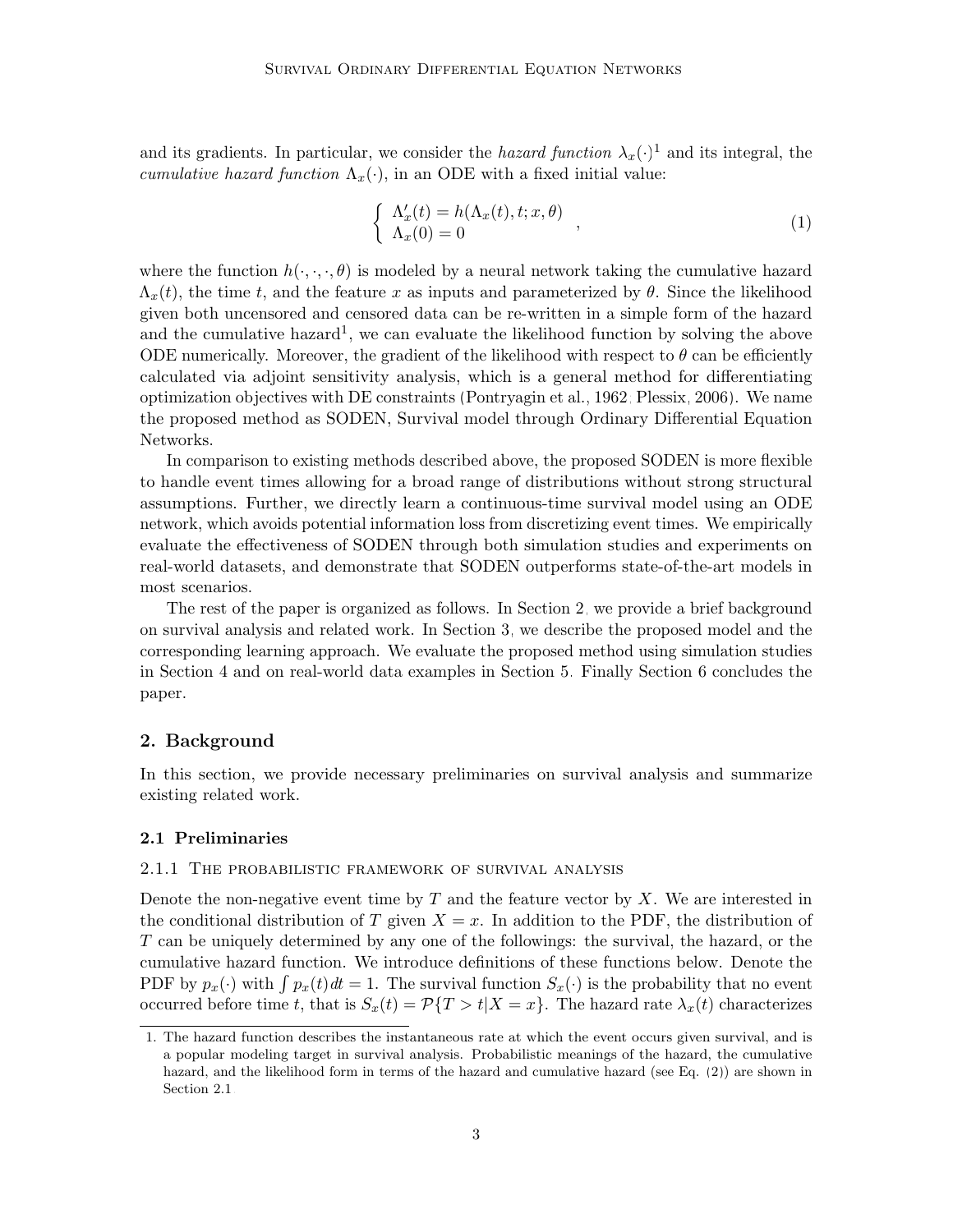the instantaneous rate at which the event occurs for individuals that are surviving at time  $t$ , which is denoted by

$$
\lambda_x(t) = \lim_{\epsilon \to 0} \frac{\mathcal{P}\{t < T \le t + \epsilon | T > t, X = x\}}{\epsilon} = \frac{p_x(t)}{S_x(t)}.
$$

The cumulative hazard function  $\Lambda_x(\cdot)$  is the integral of the hazard, that is  $\Lambda_x(t) = \int_0^t \lambda_x(u) du$ . It follows that  $S_x(t) = \exp(-\Lambda_x(t)) = \exp(-\int_0^t \lambda_x(u) du)$ . Thus, either the hazard function or the cumulative hazard function can specify the distribution of T. In particular, the hazard function  $\lambda_x(\cdot)$  is a popular modeling target due to its practical meaning and informativeness in survival analysis.

#### 2.1.2 Likelihood function

Below, we provide the likelihood for a family of distributions given independent identically distributed (i.i.d.) observations. We consider the common right-censoring scenario where the event time  $T$  can be observed only if it does not exceed the censoring time  $C$ . Let  $Y = \min\{T, C\}$  indicate the observed time and  $\Delta = 1_{\{T \leq C\}}$  indicate whether we observe the actual event time. We observe i.i.d. triplets  $D_i = (y_i, \Delta_i, x_i)$  for  $i = 1, \dots, N$ . Under the standard conditional independence assumption of the event time and the censoring time given features, the likelihood function is proportional to

<span id="page-3-0"></span>
$$
\prod_{i=1}^{N} p_{x_i}(y_i)^{\Delta_i} S_{x_i}(y_i)^{1-\Delta_i} = \prod_{i=1}^{N} \lambda_{x_i}(y_i)^{\Delta_i} e^{-\Lambda_{x_i}(y_i)},
$$
\n(2)

where uncensored observations contribute the PDF and censored observations contribute the survival function. By definition, the likelihood function can also be written in terms of the hazard and the cumulative hazard as in [\(2\)](#page-3-0).

#### 2.2 Related Work

#### 2.2.1 Traditional survival analysis

There has been a large body of classical statistical models dealing with censored data in the literature. The Cox model [\(Cox, 1972\)](#page-21-5), which is probably the most commonly used model in survival analysis, makes the proportional hazard (PH) assumption where the ratio of the hazard function is constant over time. Specifically, the hazard function consists of two terms: an unspecified baseline hazard function and a relative risk function, that is

<span id="page-3-1"></span>
$$
\lambda_x(t) = \lambda_0(t) \exp(g(x; \theta)).
$$
\n(3)

The Cox model also assumes that the relative risk linearly depends on features, that is  $g(x; \theta) = x^T \theta$ . In practice, however, either or both of the above assumptions are often violated. As a consequence, many alternative models have been proposed [\(Aalen, 1980;](#page-20-1) [Buckley and James, 1979;](#page-20-2) [Gray, 1994;](#page-22-3) [Bennett, 1983;](#page-20-3) [Cheng et al., 1995;](#page-21-6) [Lin and Ying,](#page-23-6) [1995;](#page-23-6) [Fine et al., 1998;](#page-21-7) [Chen et al., 2002;](#page-20-4) [Shen, 2000;](#page-23-7) [Wu and Witten, 2019\)](#page-24-3). Among them, to address the limitation of multiplicative hazard, a broader family that involves multiplicative and additive hazard rate has been proposed [\(Aalen, 1980;](#page-20-1) [Lin and Ying,](#page-23-6)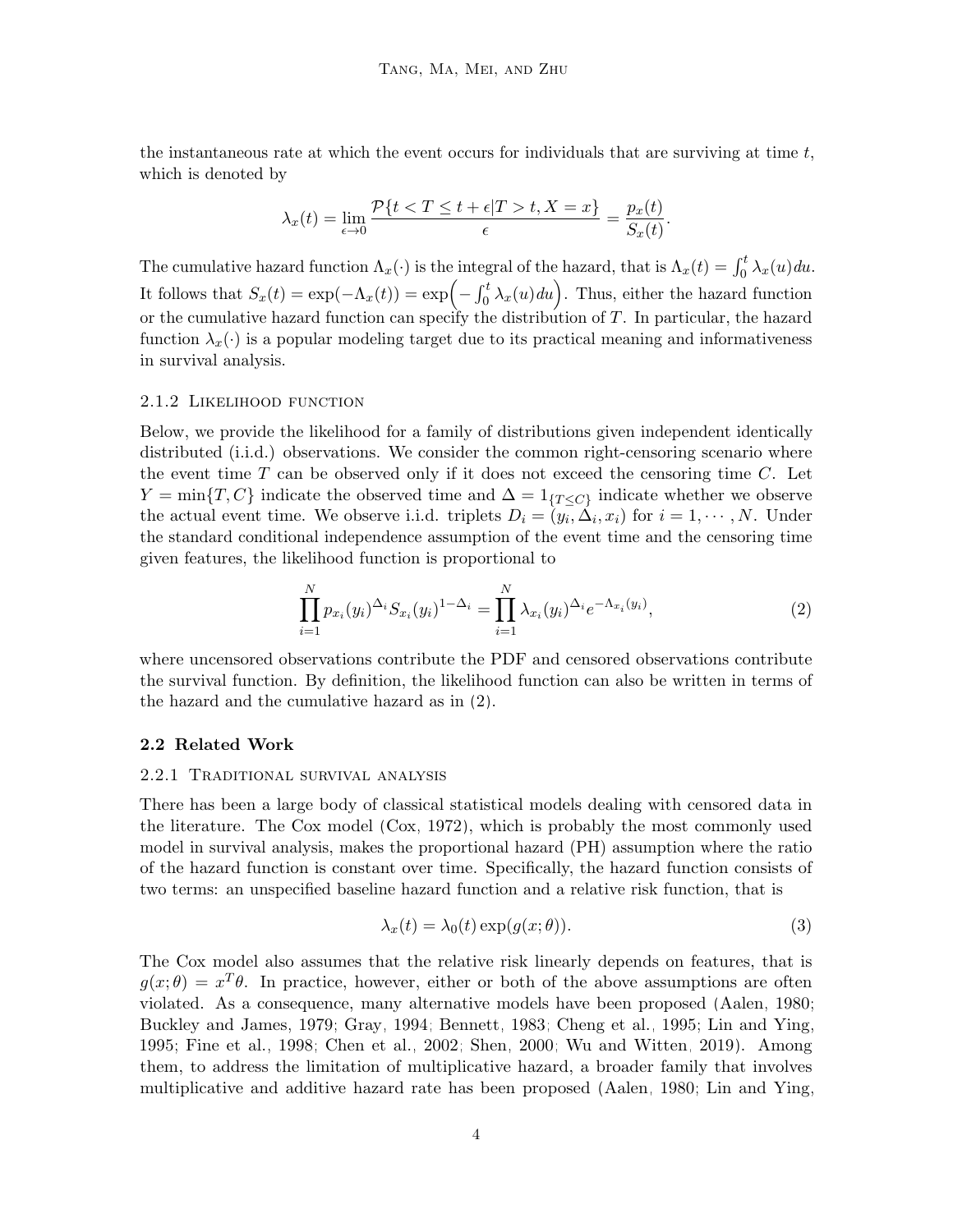[1995\)](#page-23-6). To address the limitation of time-invariant effects, [Gray](#page-22-3) [\(1994\)](#page-22-3) has adapted the Cox model with time-varying coefficients to capture temporal feature effects. Alternatively, the accelerated failure time (AFT) model assumes that the logarithm of the event time is linearly correlated with features [\(Buckley and James, 1979;](#page-20-2) [Wei, 1992\)](#page-24-1), that is  $\log T = x^T \theta + \epsilon$ . When the error  $\epsilon$  follows a specific parametric distribution such as log-normal and log-logistic, the likelihood in [\(2\)](#page-3-0) under AFT model has a closed-form and can be efficiently optimized. Although the aforementioned models are useful, they often model the effect of features on the survival distribution in a simple, if not linear, way. These restrictions prevent the traditional models from being flexible enough to model modern data with increasing complexity.

#### 2.2.2 Deep survival analysis

There has been an increasing research interest on utilizing neural networks to improve feature representation in survival analysis. Earlier works [\(Faraggi and Simon, 1995;](#page-21-1) [Ching](#page-21-2) [et al., 2018;](#page-21-2) [Katzman et al., 2018\)](#page-22-0) adapted the Cox model to allow nonlinear dependence on features but still make the PH assumption. For example, [Katzman et al.](#page-22-0) [\(2018\)](#page-22-0) used neural networks to model the relative risk  $g(x; \theta)$  in [\(3\)](#page-3-1). [Kvamme et al.](#page-22-2) [\(2019\)](#page-22-2) further allowed the relative risk to vary with time, which resulted in a flexible model without the PH assumption. Specifically, they extended the relative risk as  $g(t, x; \theta)$  to model interactions between features and time. These models are all trained by maximizing the partial likelihood [\(Cox, 1975\)](#page-21-4) or its modified version, which does not need to compute the integrals included in the likelihood function. The partial likelihood function is given by

<span id="page-4-0"></span>
$$
\mathcal{PL}(\theta; D) = \prod_{i:\Delta_i=1} \frac{\exp(g(y_i, x_i; \theta))}{\sum_{j \in R_i} \exp(g(y_i, x_j; \theta))},\tag{4}
$$

where  $R_i = \{j : y_j \geq y_i\}$  denotes the set of individuals who survived longer than the i<sup>th</sup> individual, which is known as the  $at-risk$  set. Note that evaluation of the partial likelihood for an uncensored observation requires access to all other observations in the at-risk set. Hence, stochastic gradient descent (SGD) algorithms cannot be directly applied to partial likelihood-based objective functions, which is a serious limitation in training deep neural networks for large-scale applications. In the worst case, the risk set can be as large as the full data set. When the PH assumption holds, i.e., the numerators and denominators in [\(4\)](#page-4-0) do not depend on  $y_i$ , evaluating the partial likelihood has a time complexity of  $O(N)$  by computing  $g(x_i; \theta)$  once and storing the cumulative sums. For flexible non-PH models, under which the likelihood has the form as [\(4\)](#page-4-0), the time complexity further increases to  $O(N^2)$ . Although in practice one can naively restrict the at-risk set within each mini-batch, there is a lack of theoretical justification for this ad-hoc approach and the corresponding objective function is unclear.

On the other hand, SGD-based algorithms can be naturally applied to the original likelihood function. Following this direction, [Lee et al.](#page-22-1) [\(2018\)](#page-22-1) and [Gensheimer and Narasimhan](#page-21-3) [\(2019\)](#page-21-3) propose to discretize the continuous event time with pre-specified intervals, such that the integral in [\(2\)](#page-3-0) is replaced by a cumulative product. This method scales well with large sample size and does not make strong structural assumptions. However, determining the break points for time intervals is non-trivial, since too many intervals may lead to unstable model estimation while too few intervals may cause information loss.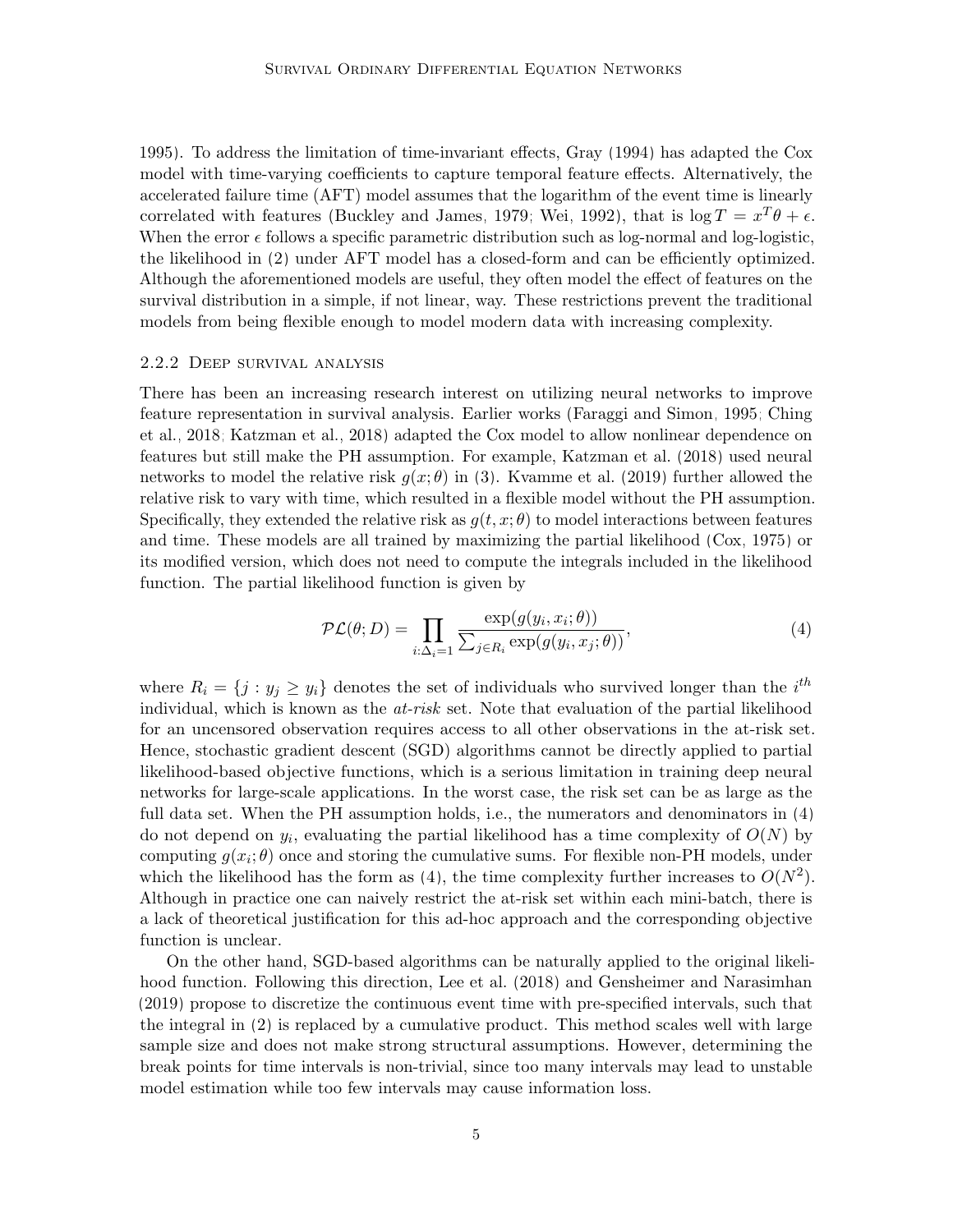<span id="page-5-0"></span>

| Model            | Non-linear No PH Assumption Continuous-time SGD |    |
|------------------|-------------------------------------------------|----|
| Cox              |                                                 | 21 |
| DeepSurv         |                                                 |    |
| DeepHit          |                                                 |    |
| Nnet-survival    |                                                 |    |
| $Cox-Time$       |                                                 |    |
| SODEN (proposed) |                                                 |    |

Table 1: Comparison between the proposed method, SODEN, and related work, Cox [\(Cox,](#page-21-5) [1972\)](#page-21-5), DeepSurv [\(Katzman et al., 2018\)](#page-22-0), DeepHit [\(Lee et al., 2018\)](#page-22-1), Nnet-survival [\(Gen](#page-21-3)[sheimer and Narasimhan, 2019\)](#page-21-3), and Cox-Time [\(Kvamme et al., 2019\)](#page-22-2).

We note that there are works that also consider a continuous event time but they do not optimize the likelihood function. Instead, they target summary statistics of the event time distribution such as the restricted mean survival time or the survival probability at a fixed time point [\(Steingrimsson and Morrison, 2020;](#page-23-2) [Zhao, 2021\)](#page-24-0). During the review process, we became aware of an independent and concurrent related work [\(Groha et al., 2020\)](#page-22-4), which proposes a neural-network-based ODE approach to model the Kolmogorov forward equation that characterizes the transition probabilities for multi-state survival analysis.

The proposed SODEN is a flexible continuous-time model and is trained by maximizing the likelihood function, where SGD-based algorithms can be applied. Table [1](#page-5-0) summarizes the comparison between SODEN and several representative existing methods.

#### 2.2.3 DE-constrained optimization

DE-constrained optimization has wide and important applications in various areas, such as optimal control, inverse problems, and shape optimization [\(Antil and Leykekhman,](#page-20-5) [2018\)](#page-20-5). One of the major contributions of this work is to recognize that the maximum likelihood estimation in survival analysis is essentially a DE-constrained optimization problem. Specifically, the maximum likelihood estimation (MLE) for the proposed SODEN can be rewritten as

<span id="page-5-1"></span>
$$
\max_{\theta} \sum_{i=1}^{N} \Delta_i \log h(\Lambda_{x_i}(y_i), y_i; x_i, \theta) - \Lambda_{x_i}(y_i)
$$
  
subject to  $\Lambda'_{x_i}(t) = h(\Lambda_{x_i}(t), t; x_i, \theta)$   
 $\Lambda_{x_i}(0) = 0, i = 1, ..., N$  (5)

where the constraint is a DE parameterized by  $\theta$  and the objective contains the solution of the DE. Therefore, maximizing the likelihood function [\(2\)](#page-3-0) that contains the solution of the parameterized ODE can be viewed as an optimization problem with DE constraints as shown in  $(5)^2$  $(5)^2$  $(5)^2$ . By bringing the strength of existing DE-constrained optimization techniques,

<sup>1.</sup> SGD algorithms for Cox, DeepSurv, and Cox-Time can be naively implemented in practice, but not theoretically justifiable due to the form of the objective functions.

<span id="page-5-2"></span><sup>2.</sup> The optimization problem in [\(5\)](#page-5-1) belongs to a subclass of DE-constrained optimization problems, with the generic form of  $\min_{\theta} J(\Lambda, \theta)$ , subject to  $g_1(\Lambda(t), \Lambda'(t), t; \theta) = 0$  and  $g_2(\Lambda(0); \theta) = 0$ .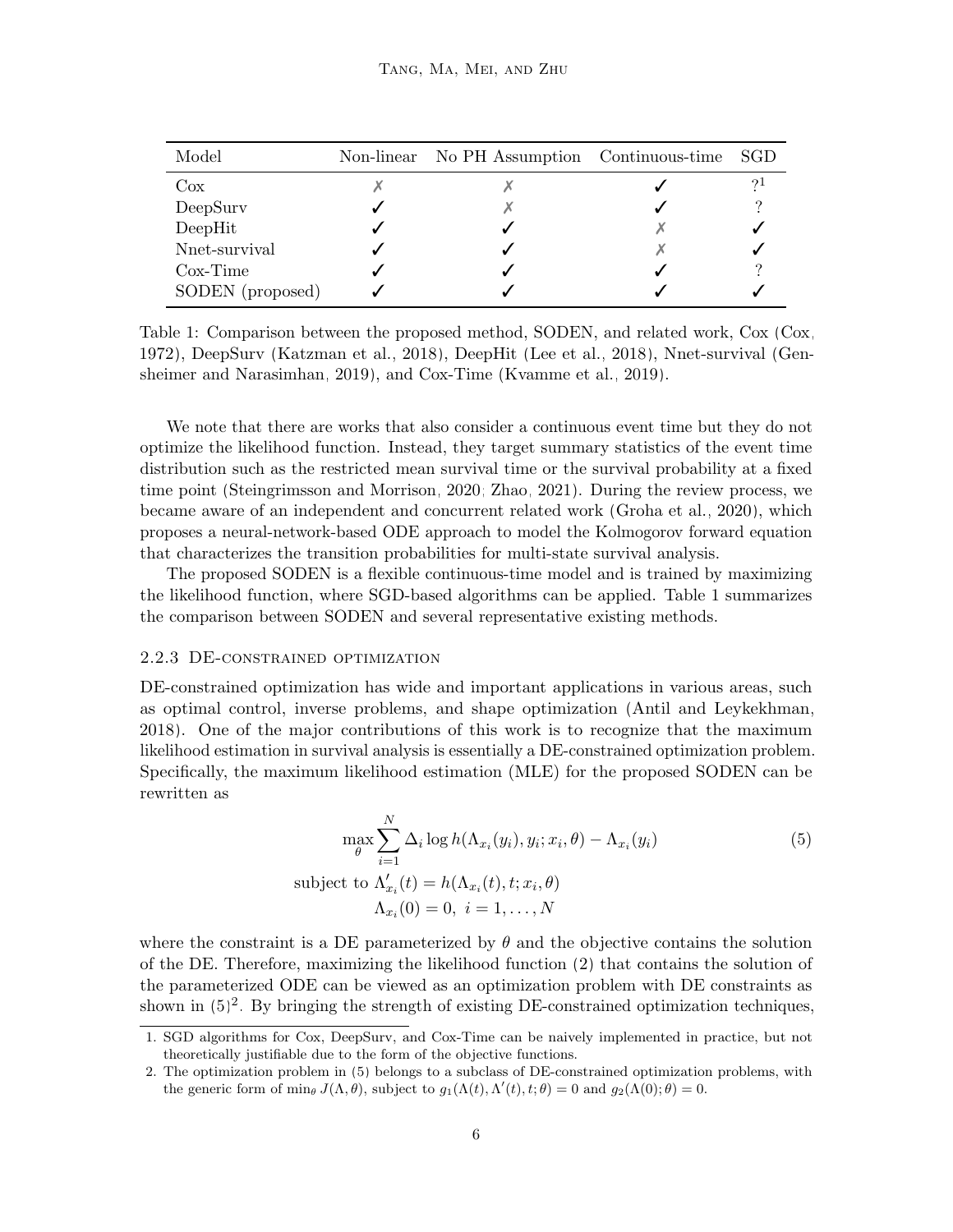we are able to develop novel numerical approaches for MLE in survival analysis without compromising the flexibility of models. There has been a rich literature on evaluating the gradient of the objective function in the DE-constrained optimization problem [\(Peto and](#page-23-8) [Peto, 1972;](#page-23-8) [Cao et al., 2003;](#page-20-6) [Alexe and Sandu, 2009;](#page-20-7) [Gerdts, 2011\)](#page-21-8). Among them, the adjoint sensitivity analysis is computationally efficient when evaluating the gradient of a scalar function with respect to large number of model parameters [\(Cao et al., 2003\)](#page-20-6). Therefore, we use the adjoint method to compute the gradient of [\(5\)](#page-5-1), whose detailed derivation is provided in Section [3.2.1.](#page-7-0)

DE-constrained optimization has also found its applications in deep learning. [Chen et al.](#page-20-8) [\(2018\)](#page-20-8) and [Dupont et al.](#page-21-9) [\(2019\)](#page-21-9) recently used ODEs parameterized with neural networks to model continuous-depth neural networks, normalizing flows, and time series, which lead to DE-constrained optimization problems. In this work, we share the merits of parameterizing the ODEs with neural networks but study a novel application of DE-constrained optimization in survival analysis.

### <span id="page-6-0"></span>3. The Proposed Approach

#### 3.1 Survival Model through ODE Networks

We consider the cumulative hazard function  $\Lambda_x(\cdot)$  through an ODE [\(1\)](#page-2-3) with a fixed initial value. For readers' convenience, we repeat it below:

$$
\begin{cases}\n\Lambda'_x(t) = h(\Lambda_x(t), t; x, \theta) \\
\Lambda_x(0) = 0\n\end{cases}
$$

where the function h determines the dynamic change of  $\Lambda_x(\cdot)$ : the derivative of cumulative hazard at time t is determined by the current cumulative hazard  $\Lambda_x(t)$ , the current time t, and feature x through the function h parameterized by  $\theta$ . The initial value implies that the event always occurs after time 0 since  $S_x(0) = \exp(-\Lambda_x(0)) = 1$ . Given an individual's feature vector x and the parameter vector  $\theta$ , for any specific time point  $t^*$ , the cumulative hazard  $\Lambda_x(t^*)$  can be obtained as the solution of the initial value problem [\(1\)](#page-2-3) at the time  $t^*$ , and the hazard rate can be obtained as  $\lambda_x(t^*) = h(\Lambda_x(t^*), t^*; x, \theta)$ . Therefore, the function h fully determines the conditional distribution of the event time  $T$  as shown in Section [2.1.](#page-2-2) The existence and uniqueness of the solution can be guaranteed if  $h$  and its derivatives are Lipschitz continuous [\(Walter, 1998\)](#page-24-4). In this paper, we specify h as a neural network and the above guarantees hold as long as the neural network has finite weights and Lipschitz non-linearities. In practice, we do not require the initial value problem [\(1\)](#page-2-3) to have a closed-form solution. We can obtain  $\Lambda_x(t^*)$  numerically using any ODE solver given the derivative function h, initial value at  $t_0 = 0$ , evaluating time  $t_1 = t^*$ , parameters  $\theta$ , and features  $x$ , that is

<span id="page-6-1"></span>
$$
\Lambda_x(t^*) = \text{ODESolver}(h, \Lambda_x(0) = 0, t_1 = t^*, x, \theta). \tag{6}
$$

We consider a general ODE form, where  $h(\cdot, t; x, \theta)$  is a feed-forward neural network taking  $\Lambda_x(t)$ , t, and x as inputs, and  $\theta$  represents all parameters in the neural network. Specifically, the Softplus activation function [\(Dugas et al., 2001\)](#page-21-10) is used to constrain the output of the neural network, i.e. the hazard function, to be always positive. We refer this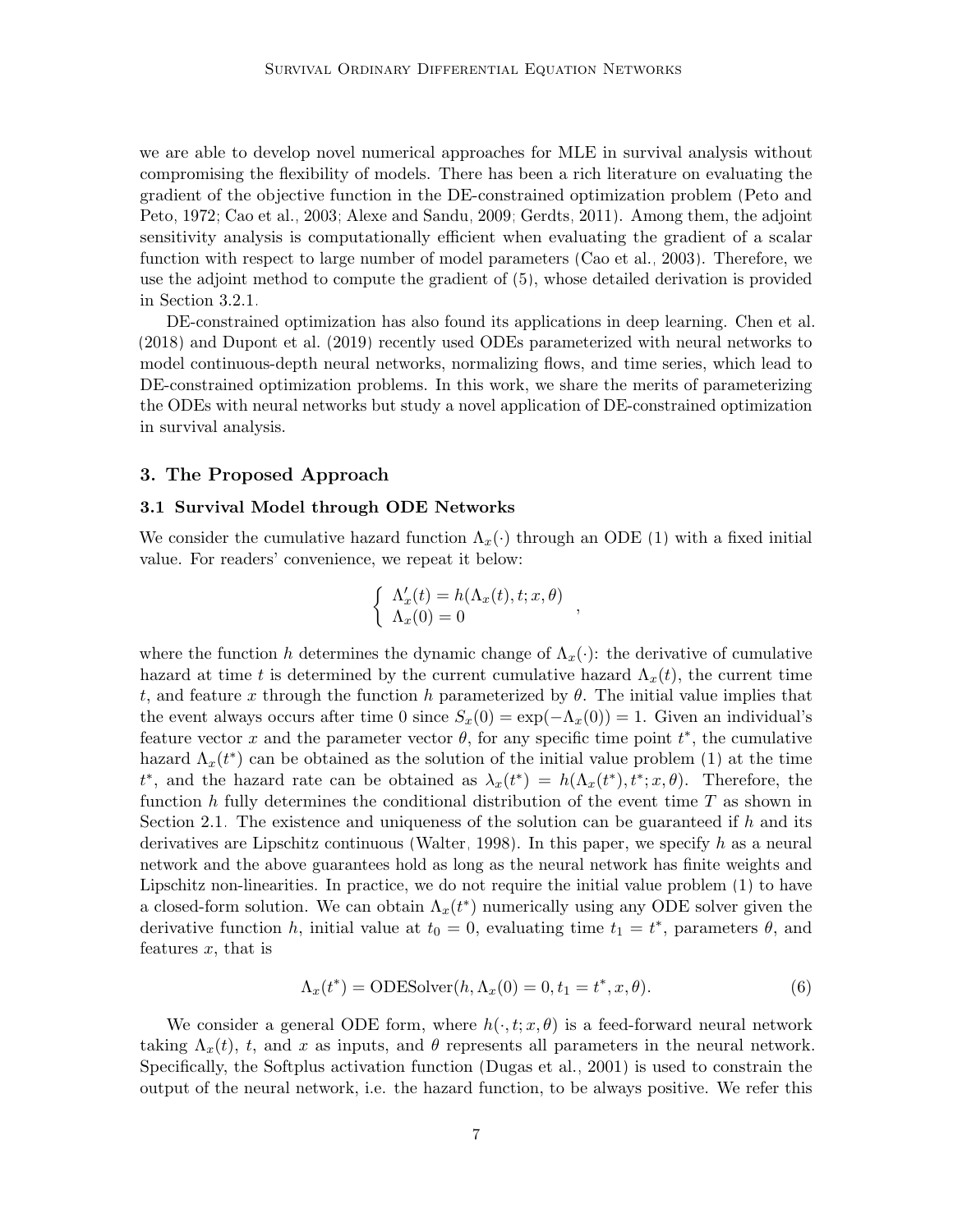general form as SODEN; note that SODEN is a flexible survival model as it does not make strong assumptions on the family of the underlying distribution or how features  $x$  affect the event time.

**Remark 1.** Although there are other modeling alternatives that can uniquely characterize the event distribution as mentioned in Section [2.1.1,](#page-2-4) we choose to model the hazard in ODE [\(1\)](#page-2-3) for three reasons. First, the hazard function has been widely used as the modeling target for summarizing survival data in the literature, due to its meaningful interpretation and informativeness about the underlying mechanism of events [\(Klein and Moeschberger,](#page-22-5) [2003,](#page-22-5) Chapter 2). Next, the hazard function is easier to model compared to the survival function, in the sense that it requires fewer constraints for the neural network structure under the ODE framework. For example, if we replace the cumulative hazard  $\Lambda_x(t)$  with  $S_x(t)$  in ODE [\(1\)](#page-2-3), we need to make sure the solution not only being monotonically decreasing in t but also being within [0, 1] for any  $t \geq 0$ , which poses additional constraints on the structure of the neural network h. Last but not least, the hazard function itself is of direct interest in many applications. For example, recent works in operational planning requires knowledge of the hazard rate of the waiting time until the customer abandons the queue [\(Ibrahim and Whitt, 2009;](#page-22-6) [Reed and Tezcan, 2012\)](#page-23-9).

## 3.2 Model Learning

We optimize SODEN by maximizing the likelihood function [\(2\)](#page-3-0) given i.i.d. observations. The negative log-likelihood function of the  $i<sup>th</sup>$  observation can be written as

<span id="page-7-2"></span>
$$
\mathcal{L}(\theta; D_i) \triangleq -\Delta_i \log h(\Lambda_{x_i}(y_i), y_i; x_i, \theta) + \Lambda_{x_i}(y_i), \tag{7}
$$

where  $\Lambda_{x_i}(y_i)$ , as given in [\(6\)](#page-6-1), also depends on parameters  $\theta$ . Our goal is to minimize  $\sum_{i=1}^{N} \mathcal{L}(\theta; D_i)$  with respect to  $\theta$ .

For large-scale applications, we propose to use mini-batch SGD to optimize the criterion, where the gradient of  $\mathcal L$  with respect to  $\theta$  is calculated through the adjoint method [\(Pontryagin](#page-23-4) [et al., 1962\)](#page-23-4). In comparison to naively applying the chain rule through all the operations used in computing the loss function, the adjoint method has the advantage of reducing memory usage and controlling numerical error explicitly in back-propagation.

Next, we demonstrate how the gradients can be obtained.

#### <span id="page-7-0"></span>3.2.1 Back-propagation through adjoint sensitivity analysis

In the forward pass, we need to evaluate  $\mathcal{L}(\theta; D_i)$  for each i in a batch. While there might be no closed form for the solution of [\(1\)](#page-2-3),  $\Lambda_{x_i}(y_i)$  can be numerically calculated using a black-box ODESolver in [\(6\)](#page-6-1) and all other calculations are straightforward. In the backward pass, the only non-trivial part in the calculation of the gradients of  $\mathcal L$  with respect to  $\theta$  is back-propagation through the black-box ODESolver in [\(6\)](#page-6-1). We compute it by solving another augmented ODE introduced by adjoint sensitivity analysis. Specifically, let the adjoint  $a(t)$ satisfy  $a'(t) = -\frac{\partial h}{\partial \Lambda}$  $\frac{\partial h}{\partial \Lambda} a(t)$  with  $a(y_i) = 1$ , and then it follows that  $\nabla_\theta \Lambda_{x_i}(y_i) = \int_0^{y_i} a \frac{\partial h}{\partial \theta} dt$ . Therefore, the gradient can be obtained by evaluating the following augmented ODE

<span id="page-7-1"></span>
$$
\begin{cases}\ns'(t) = [h(\Lambda(t), t; x_i, \theta), -a(t)\frac{\partial h}{\partial \Lambda}, -a(t)\frac{\partial h}{\partial \theta}] \\
s(y_i) = [\Lambda_{x_i}(y_i), 1, \mathbf{0}_{|\theta|}]\n\end{cases},
$$
\n(8)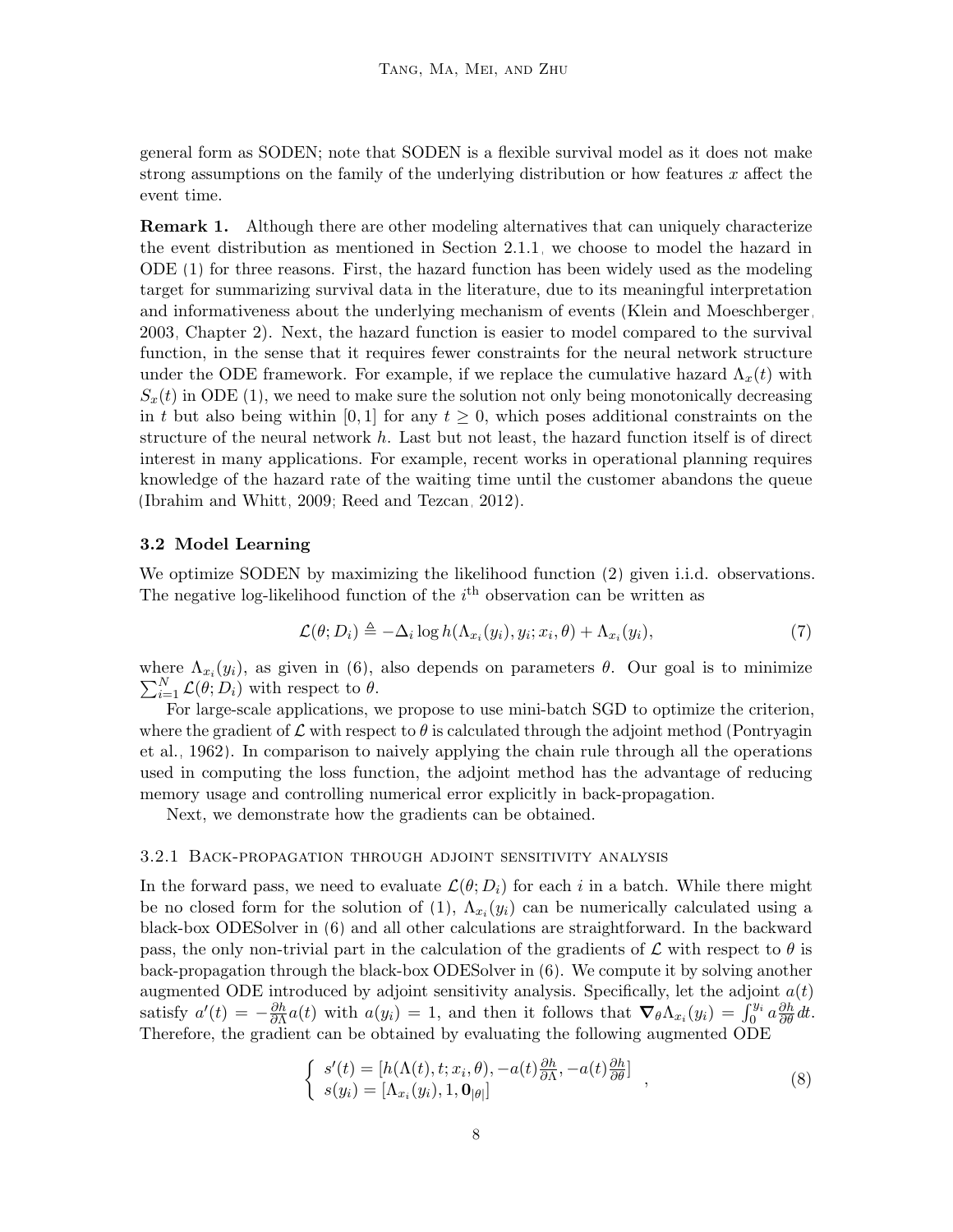with  $s(t) = [\Lambda(t), a(t), \bar{s}(t)]$  at  $t = 0$ , i.e.,  $\nabla_{\theta} \Lambda_{x_i}(y_i) = \bar{s}(0)$ . Note that this approach does not need to access internal operations of ODE solvers used in the forward pass. Moreover, modern ODE solvers allow one to control the trade-off between the computing time and accuracy. Also note that a GPU-based implementation of back-propagation following the above rule is available in the *torchdiffeq* library [\(Chen et al., 2018\)](#page-20-8). We provide the detailed derivation of [\(8\)](#page-7-1) in Appendix [A](#page-25-0) for presentation integrity.

#### 3.2.2 Mini-batching with time-rescaling trick

We also provide a practical time-rescaling trick for mini-batching to better exploit the existing GPU-based implementation of ODE solvers. Concatenating ODEs of different observations in a mini-batch into a single combined ODE system is a useful trick for efficiently solving multiple ODEs on GPU. However, the existing GPU-based ODE solvers and the adjoint method in [Chen et al.](#page-20-8) [\(2018\)](#page-20-8) require that all the individual ODEs share the same initial point  $t_0$  and the evaluating point  $t_1$  in the ODES olver [\(6\)](#page-6-1), which is unfortunately not the case in SODEN. For the  $i^{th}$  observation in a mini-batch, the ODE [\(1\)](#page-2-3) in the forward pass needs to be evaluated at the corresponding observed time  $t_1 = y_i$ . To mitigate this discrepancy, we propose a time-rescaling trick that allows us to get the solution of individual ODEs at different time points by evaluating the combined ODE at only one time point. The key observation is that we can align the evaluating points of individual ODEs by variable transformation. Let  $H_i(t) = \Lambda_{x_i}(t \cdot y_i)$ , for which the dynamics is determined by

$$
\begin{cases}\nH_i'(t) = h(H_i(t), ty_i; x_i, \theta)y_i \triangleq \tilde{h}(H_i(t), t; (x_i, y_i), \theta) \\
H_i(0) = \Lambda_{x_i}(0 \cdot y_i) = 0\n\end{cases}.
$$

Since  $H_i(1) = \Lambda_{x_i}(y_i)$  for all i, evaluating the combined ODE of all  $H_i(s)$  at  $s = 1$  once will give us the values of  $\Lambda_{x_i}(y_i)$  for all i. We therefore can take advantage of the existing GPU-based implementation for mini-batching by solving the combined ODE system of  $H_i(s)$ with the time-rescaling trick<sup>[1](#page-8-1)</sup>.

### <span id="page-8-0"></span>4. Simulation Study

In this section, we conduct a simulation study to illustrate that the proposed SODEN can fit well with data when the commonly used PH assumption does not hold. For ease of visualization, we consider events generated from two groups where their survival functions cross each other, thus the PH assumption is violated. Further, we also show the advantage of SODEN as a continuous-time model rather than a discrete-time model.

## 4.1 Set-up

We generate event times from the conditional distribution defined by the survival function  $S_x(t) = e^{-2t}I(x = 0) + e^{-2t^2}I(x = 1)$ , where x follows a Bernoulli distribution with probability 0.5 and  $I(.)$  is the indicator function. The binary feature x can be viewed as an

<span id="page-8-1"></span><sup>1.</sup> We note that some recently developed deep learning libraries (e.g., JAX [\(Bradbury et al., 2018\)](#page-20-9)) could support mini-batching over complicated operations such as solving ODEs with different initial and evaluating time points without using the time-rescaling trick. However, the proposed rescaling trick provides an easy-to-implement extension for the torchdiffeq library and potentially other frameworks.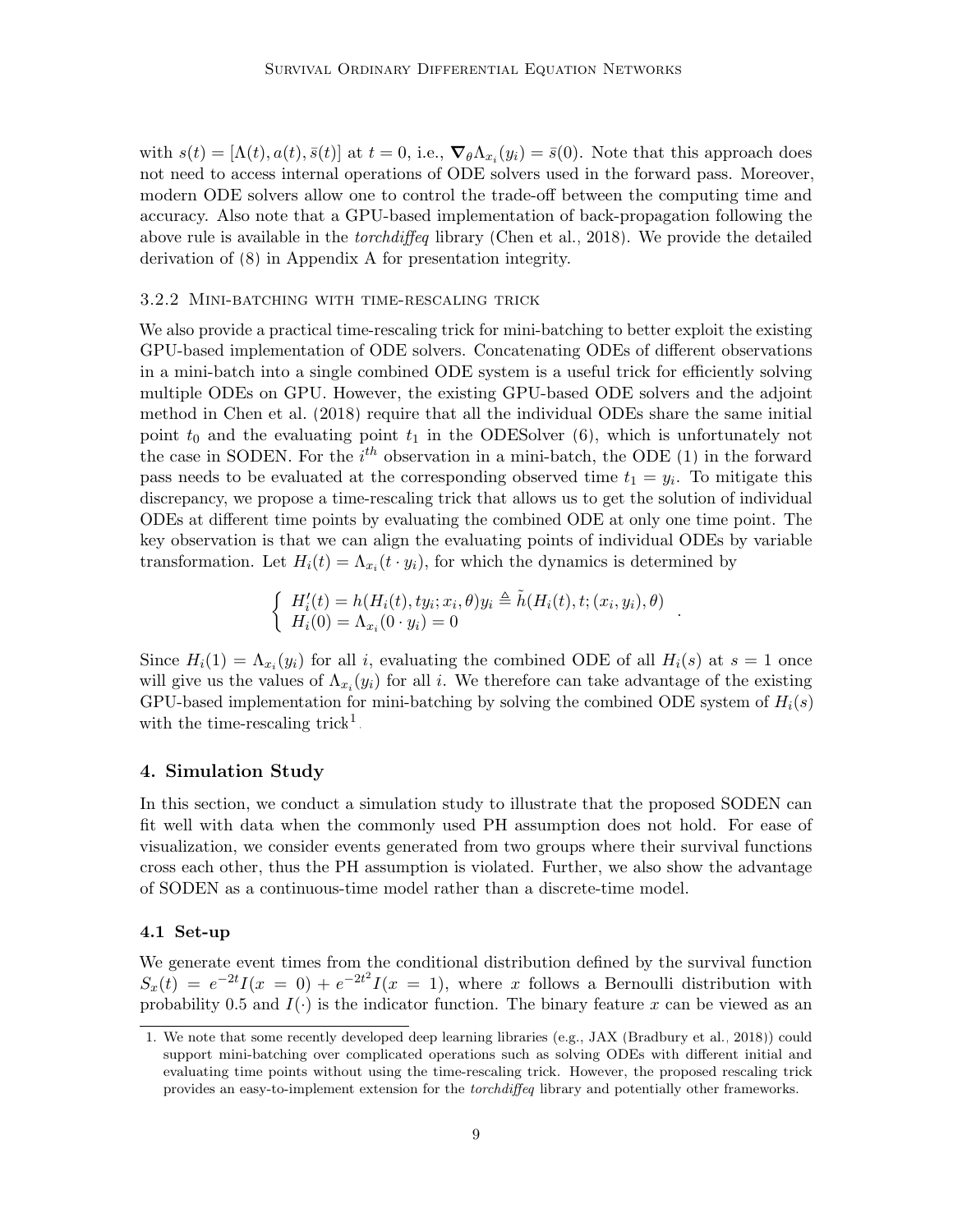<span id="page-9-1"></span>

Figure 1: The survival functions (top row) and hazard functions (bottom row) of two groups,  $x = 0$  and  $x = 1$ . The left column shows the results of SODEN, and the right column shows the results of DeepHit. In all figures, the results are the average of 10 independent trials and error bars indicate the standard deviation. The red curve indicates the predicted function for group  $x = 1$  and the blue curve indicates the predicted function for group  $x = 0$ . The survival (Kaplan-Meier curves) and hazard functions corresponding to the data generating distribution for the two groups are shown in black curves (solid curves for group  $x = 0$  and dashed curves for group  $x = 1$ .

indicator for two groups of individuals. Note that the survival functions of the two groups,  $S_0(t)$  and  $S_1(t)$ , cross at  $t = 1$ , hence the PH assumption does not hold. The censoring times were uniformly sampled between  $(0, 2)$ , which led to a censoring rate around 25%.

We apply the proposed SODEN and investigate the predicted survival functions and hazard functions under  $x = 0$  and  $x = 1$  respectively. We also provide the results of DeepHit [\(Lee et al., 2018\)](#page-22-1), which is a discrete-time model without the PH assumption<sup>[2](#page-9-0)</sup>, to further illustrate the advantage of the continuous nature of SODEN. We train both models on the same simulated data with sample size 10,000. The reported results are based on 10 independent trials.

#### 4.2 Results

The results of SODEN are shown in the left column of Figure [1.](#page-9-1) Note that the Kaplan-Meier (KM) estimate for each group can be considered a gold standard under our simulation setting, and we also plot them in Figure [1](#page-9-1) as the true survival functions corresponding to the data generating distribution. The predicted survival functions generally agree well with the true survival functions (the upper-left figure). The predicted survival functions of the two groups cross approximately at  $t = 1$ , indicating SODEN can fit well with data not under the PH assumption. The lower-left figure shows that the predicted hazard functions of SODEN agree well with the true hazard functions when time is relatively small, but deviate from the

<span id="page-9-0"></span><sup>2.</sup> See Appendix [C](#page-26-0) for more details about this model.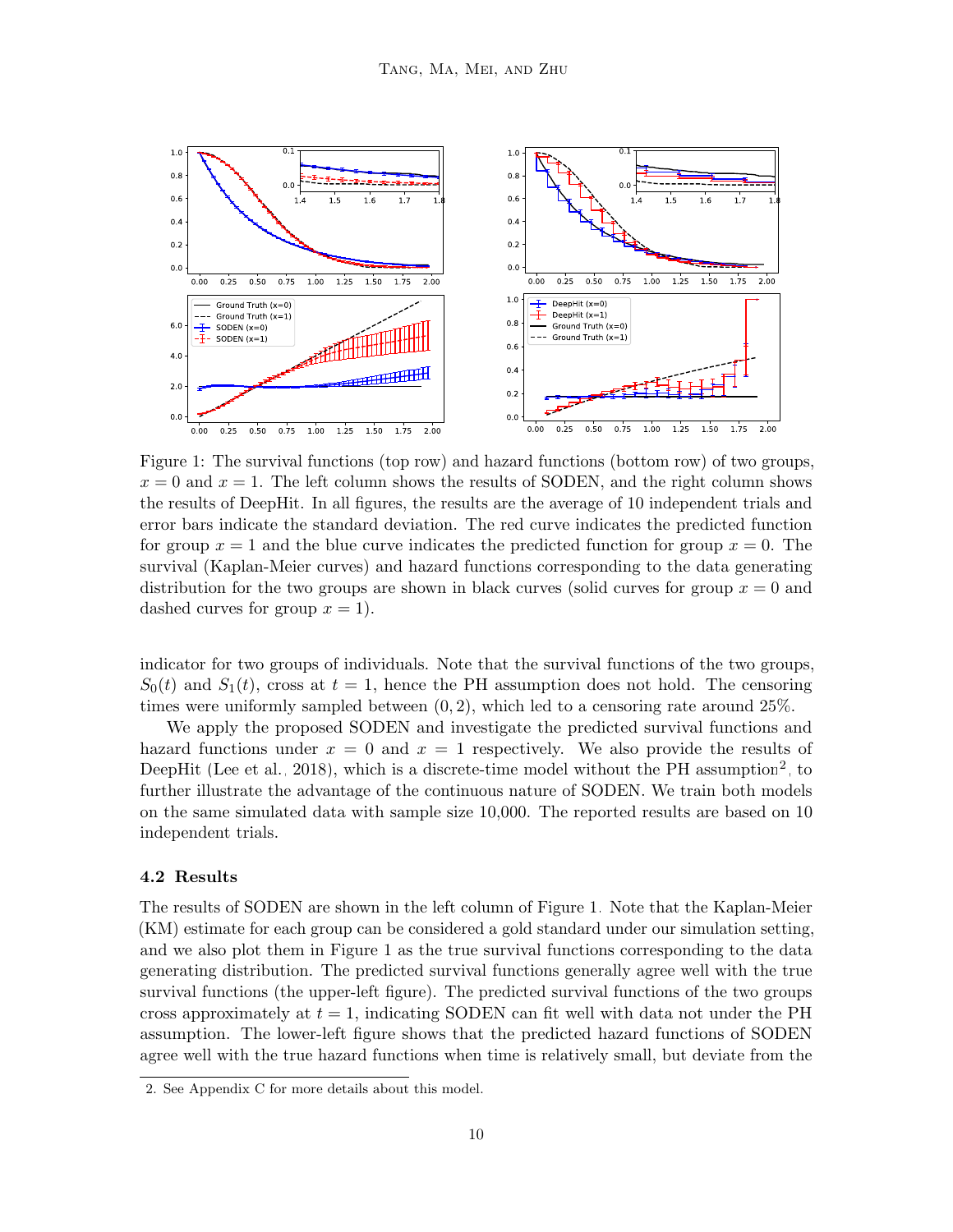true hazard functions as time increases. This is anticipated as there are few data points when t is large and there are many more data points when  $t$  is small. As a side note, while the estimate of the survival function looks better than that of the hazard function when t is large, it is a visual artifact. As the survival function is monotonically decreasing and bounded between 0 and 1, the deviation (as indicated by the error bar) of the estimated survival function from the ground truth near the tail is visually diminished. Relatively, the estimate of the survival function actually becomes worse for larger time t.

The results of DeepHit are shown in the right column of Figure [1.](#page-9-1) Due to the discrete nature of the model, both the survival functions and the hazard functions predicted by DeepHit are step functions. While the predicted survival functions (the upper-right figure) fit well with the true survival functions when t is small, the survival functions of the two groups are not well separated when  $t$  is large. As for the hazard function (the lower-right figure), similarly, the predicted hazard functions fit well when  $t$  is small but fluctuate wildly when t is large.

### <span id="page-10-0"></span>5. Real-world Examples

In this section, we demonstrate the effectiveness of SODEN by comparing it with five baseline models on three real-world datasets. We also conduct an ablation study to show the benefits of not making the PH assumption.

#### 5.1 Datasets

We conduct experiments on the following three datasets: the Study to Understand Prognoses Preferences Outcomes and Risks of Treatment (**SUPPORT**), the Molecular Taxonomy of Breast Cancer International Consortium (**METABRIC**) [\(Katzman et al., 2018\)](#page-22-0), and the Medical Information Mart for Intensive Care III (MIMIC) database [\(Johnson et al., 2016;](#page-22-7) [Goldberger et al., 2000\)](#page-21-11).

SUPPORT and METABRIC are two common survival analysis benchmark datasets, which have been used in many previous works [\(Katzman et al., 2018;](#page-22-0) [Lee et al., 2018;](#page-22-1) [Gensheimer and Narasimhan, 2019;](#page-21-3) [Kvamme et al., 2019\)](#page-22-2). We adopt the version preprocessed by [Katzman et al.](#page-22-0) [\(2018\)](#page-22-0) and refer readers there for more details. Despite their wide adoption in existing literature, we note that SUPPORT and METABRIC have relatively small sample sizes (8.8k for SUPPORT and 1.9k for METABRIC), which may not be ideal to evaluate deep survival analysis models.

In this paper, we further build a novel large-scale survival analysis benchmark dataset from the publicly available MIMIC database. The MIMIC database provides deidentified clinical data of patients admitted to an Intensive Care Unit (ICU) stay. We take adult patients who are alive 24 hours after the first admission to ICU. The event of interest is defined as the mortality after admission. The event time is observed if there is a record of death in the database; otherwise, the censored time is defined as the last time of being discharged from the hospital. In MIMIC dataset, we extract 26 features based on the first 24-hour clinical data following [Purushotham et al.](#page-23-10) [\(2018\)](#page-23-10). In addition, to further evaluate deep learning models on applications with more complex data structure, we consider another feature set involving time series for the same group of patients, which is named as MIMIC-SEQ for differentiation. MIMIC-SEQ contains 5 time-static features and 15 time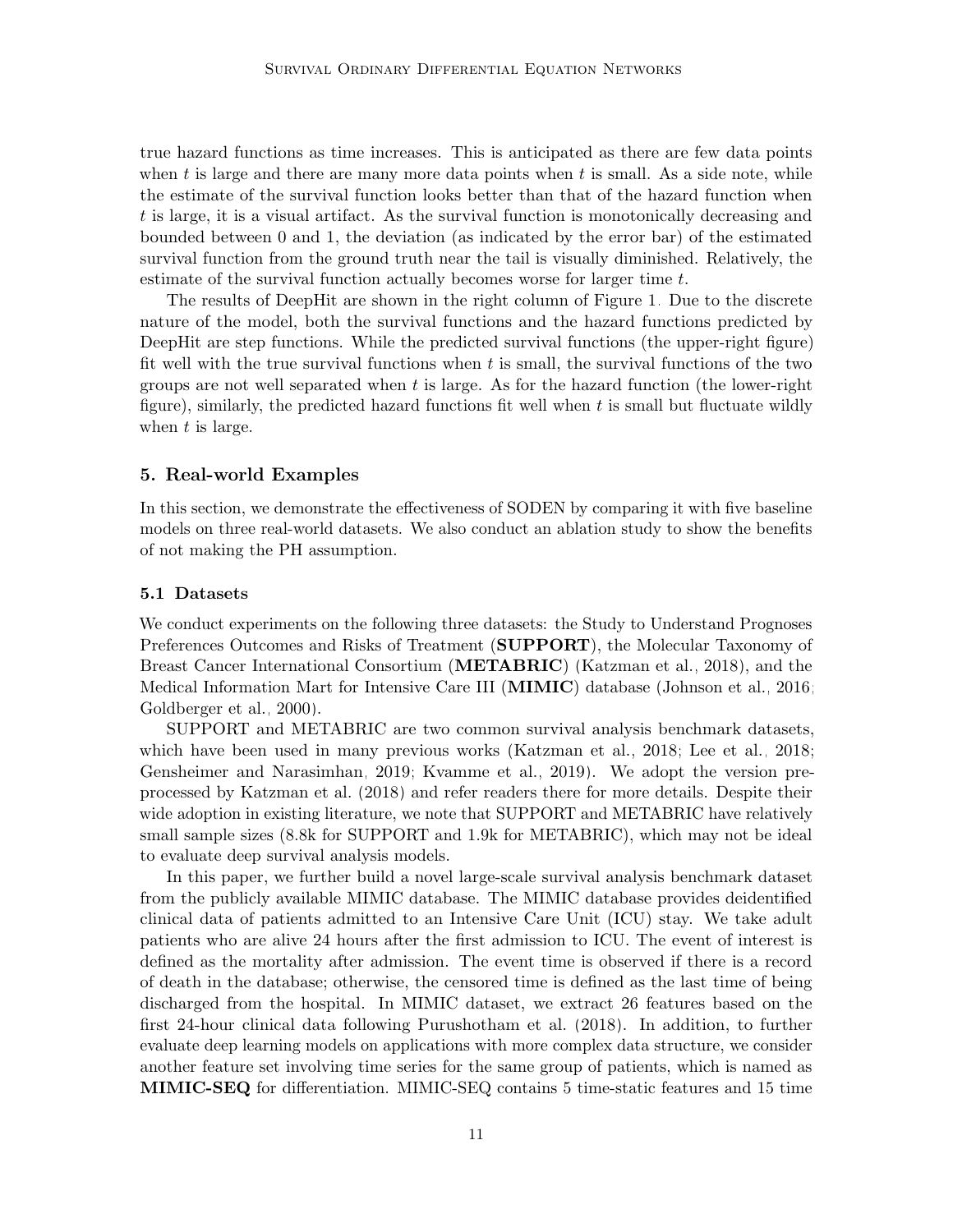<span id="page-11-0"></span>

| Dataset         | N<br>р |                  | Censoring Censored time (Yrs) Observed time (Yrs) |      |        |      |        |
|-----------------|--------|------------------|---------------------------------------------------|------|--------|------|--------|
|                 |        |                  | rate                                              | Mean | Median | Mean | Median |
| MIMIC           | 35,304 | 26               | 61%                                               | 0.21 | 0.02   | 1.50 | 0.42   |
| (MIMIC-SEQ)     |        | $(5+15\times24)$ |                                                   |      |        |      |        |
| <b>SUPPORT</b>  | 8,873  | 14               | 32%                                               | 2.90 | 2.51   | 0.56 | 0.16   |
| <b>METABRIC</b> | 1,904  | 9                | $42\%$                                            | 0.44 | 0.43   | 0.27 | 0.24   |

Table 2: Summary statistics of three datasets. N is the sample size and  $p$  is the number of features. MIMIC-SEQ uses 5 time-static features and 15 time series features within the first 24 hours after admission.

series features within the first 24 hours after admission. Following the protocols described above, we are able to get a dataset with over 35k samples.

The detailed summary statistics of the three datasets are provided in Table [2.](#page-11-0) In all datasets, the categorical features are encoded as dummy variables and all the features are standardized.

### 5.2 Models for Comparison

We compare the proposed method with the classical linear **Cox** model and four state-of-theart neural-network-based models:

- DeepSurv is a PH model which replaces the linear feature combination in Cox with a neural network to improve feature extraction [\(Katzman et al., 2018\)](#page-22-0).
- Cox-Time is a continuous-time model allowing non-PH, and is optimized by maximizing a modified partial-likelihood based loss function [\(Kvamme et al., 2019\)](#page-22-2).
- DeepHit is a discrete-time survival model which estimates the probability mass at each pre-specified time interval, and is optimized by minimizing the linear combination of the negative log-likelihood and a differentiable surrogate ranking loss tailored for concordance index [\(Lee et al., 2018\)](#page-22-1).
- Nnet-Survival also models discrete-time distribution via estimating the conditional hazard probability at each time interval [\(Gensheimer and Narasimhan, 2019\)](#page-21-3).

Detailed model specifications and loss functions for the neural-network-based baselines can be found in Appendices [B](#page-25-1) and [C.](#page-26-0) Note that on the MIMIC-SEQ dataset, we only compare neural-network-based models.

In Section [4,](#page-8-0) we have shown that the proposed model, because of its flexible parameterization, is able to fit well to the simulated data where the PH assumption does not hold. Here we further conduct an ablation study on real-world datasets to test the effect of the flexible parameterization. Specifically, we compare the general form of the proposed SO-DEN, with two of its degenerate variants, **SODEN-PH** and **SODEN-Cox**. SODEN-PH factorizes  $h(\Lambda_x(t), t; x, \theta) = h_0(t; \theta)g(x; \theta)$  as a multiplication of two functions to satisfy the PH assumption, where both  $h_0$  and g are specified as neural networks. SODEN-Cox is a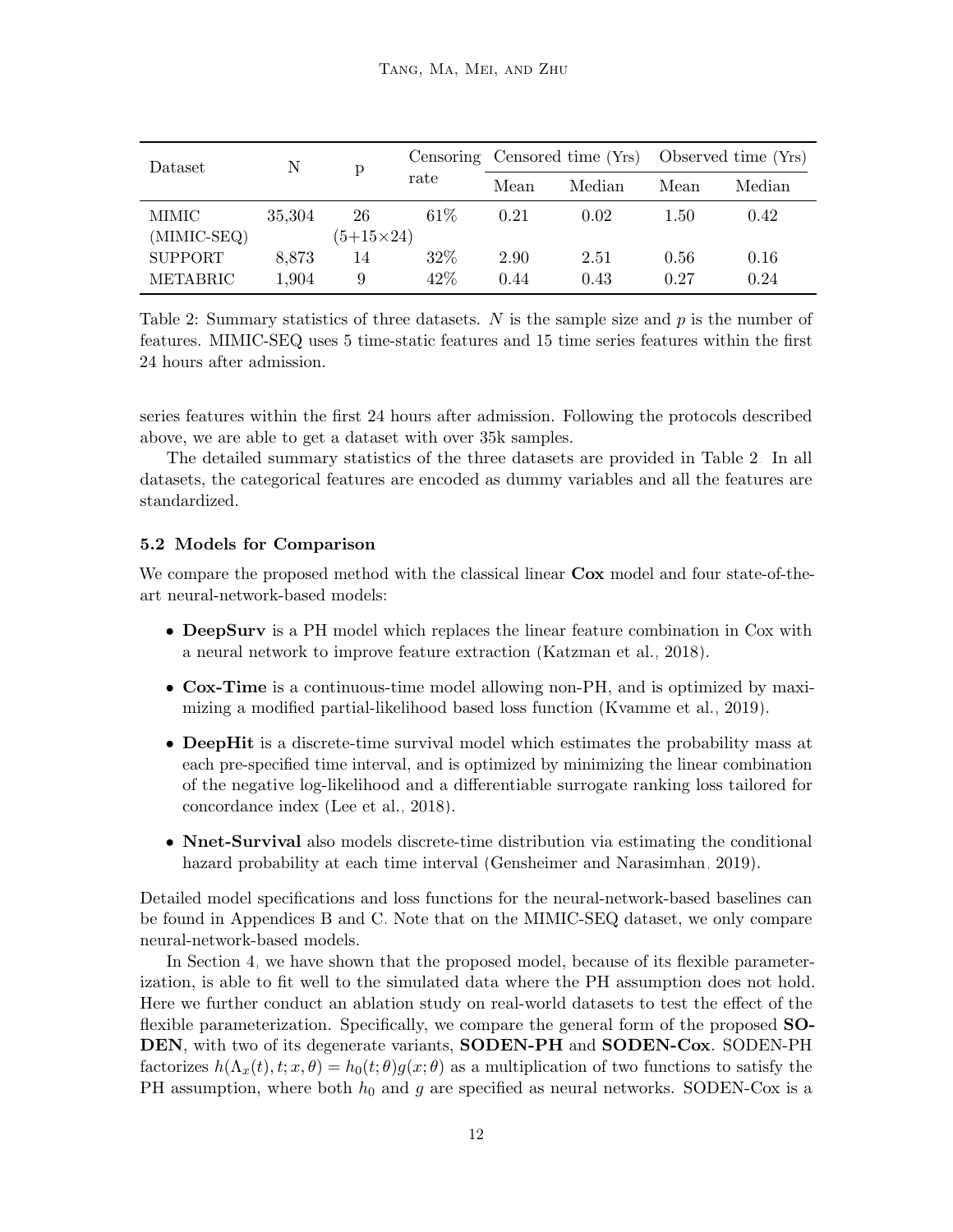linear version of SODEN-PH where  $g(x) = e^{x\beta}$ . Notably, SODEN-Cox and SODEN-PH are designed to have similar representation power as Cox and DeepSurv respectively.

#### 5.3 Evaluation Metrics

Evaluating survival predictions needs to account for censoring. Here we describe several commonly used evaluation metrics [\(Kvamme et al., 2019;](#page-22-2) [Wang et al., 2019\)](#page-24-5).

## 5.3.1 Time-dependent concordance index

Concordance index (C-index) [\(Harrell Jr. et al., 1984\)](#page-22-8) is a commonly used discriminative evaluation metric in survival analysis, and it measures the probability that, for a random pair of observations, the relative order of the two event times is consistent with that of the two predicted survival probabilities. The C-index was originally designed for models using the PH assumption, where the relative order of the predicted survival probabilities for two given individuals does not change with time. [Antolini et al.](#page-20-10) [\(2005\)](#page-20-10) further propose time-dependent C-index for models without PH assumption, where the relative order of the predicted survival probabilities may be different if evaluated at different time points. In addition, [Uno et al.](#page-24-6) [\(2011\)](#page-24-6) introduce inverse probability weights to the C-index such that it does not depend on the study-specific censoring distribution. Following [Antolini et al.](#page-20-10) [\(2005\)](#page-20-10) and [Uno et al.](#page-24-6) [\(2011\)](#page-24-6), we adopt the inverse probability weighted time dependent C-index in our evaluation, which is given by

$$
C^{td} = \frac{\sum_{i:\Delta_i=1} \sum_{j:y_i
$$

where  $x_i$ ,  $y_i$ , and  $\Delta_i$  are the features, observed time, and event indicator for individual i;  $I(\cdot)$  is the indicator function;  $\hat{S}_{x_i}(t)$  is the predicted survival function at time t given  $x_i$ ; and  $G(t)$  is the Kaplan-Meier estimator for the survival function of the censoring time, i.e.  $\mathcal{P}(C > t)$ . Under the independence assumption between the censoring time and the event time,  $C^{td}$  converges to the discrimination measure  $\mathcal{P}(S_{x_i}(T_i) < S_{x_j}(T_i)|T_i < T_j)$ .

In practice, the estimation of  $\hat{G}(t)$  as well as the model predictions are relatively unstable for large  $t$  due to limited number of observations, yet they lead to large inverse probability weights  $1/G(t)$ . Following [Uno et al.](#page-24-6) [\(2011\)](#page-24-6), we implement a truncated version of timedependent C-index within a pre-specified time interval  $(0, \tau)$ , i.e.,

$$
C_{\tau}^{td} = \frac{\sum_{i:\Delta_i=1, y_i < \tau} \sum_{j:y_i < y_j} I(\hat{S}_{x_i}(y_i) < \hat{S}_{x_j}(y_i))/\hat{G}^2(y_i)}{\sum_{i:\Delta_i=1, y_i < \tau} \sum_{j:y_i < y_j} 1/\hat{G}^2(y_i)}.
$$

We report results under various  $\tau$  with  $\hat{G}(\tau) = 10^{-8}$ , 0.2, and 0.4. When  $\hat{G}(\tau) = 10^{-8}$ , it is almost identical to the non-truncated version. Note that  $C_{\tau}^{td}$  =1 corresponds to a perfect ranking of predicted survival probabilities and  $C_{\tau}^{td}$ =0.5 corresponds to a random ordering.

## 5.3.2 Integrated Brier score

For a binary classifier, the Brier score (BS) is defined as the mean square difference between the predicted probability and the ground-truth binary label. The metric BS can be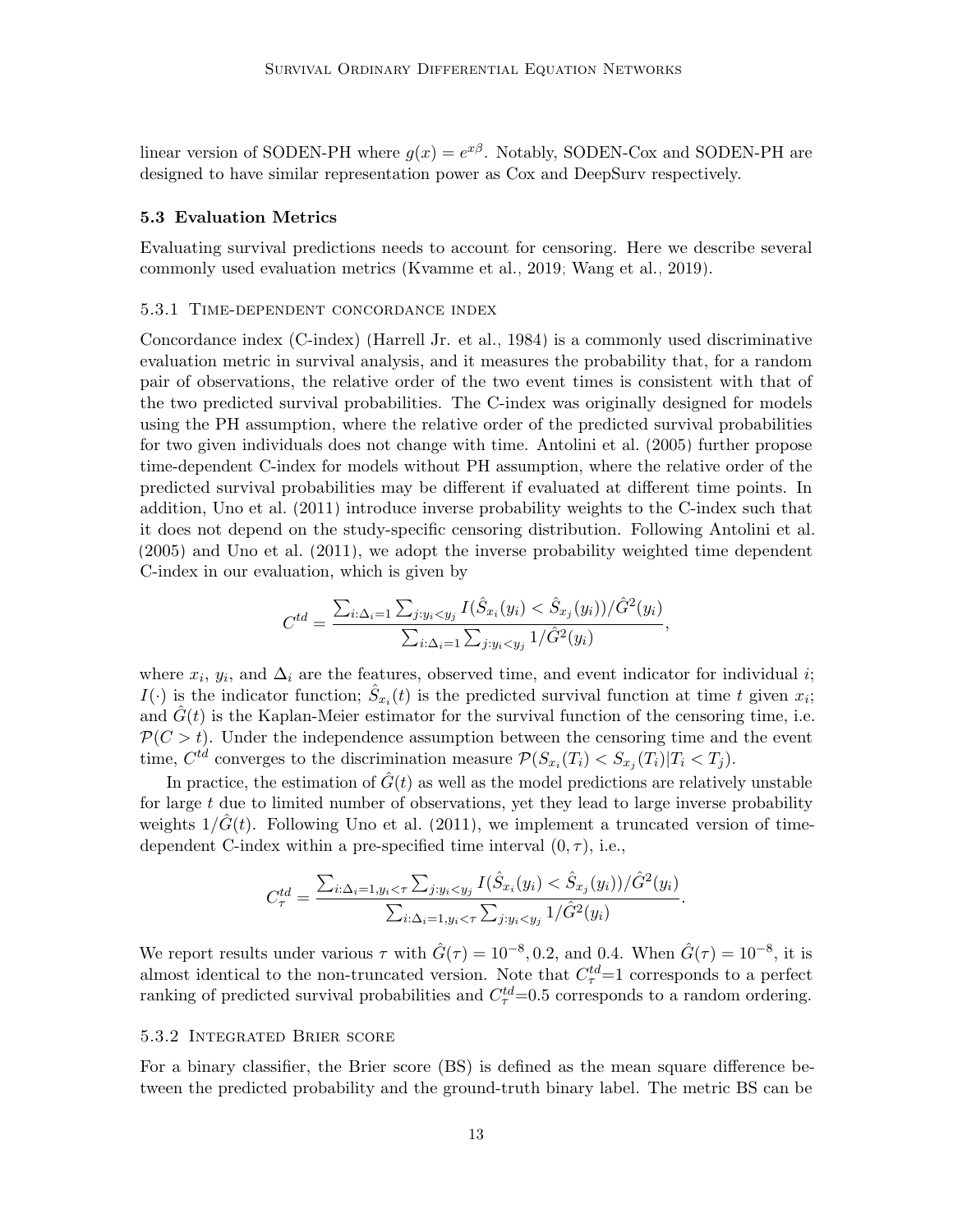decomposed into two components measuring calibration and discriminative performance respectively. Given similar discriminative performance, a lower BS indicates the closer the predicted survival probability  $\hat{S}_x(t)$  is to the true probability of experiencing the event after time t. We refer well calibrated models to those with good probability estimates. [Graf et al.](#page-22-9) [\(1999\)](#page-22-9) generalized BS to take account for censoring in survival analysis. Specifically, the BS for survival analysis at time  $t$  is defined as

$$
BS(t) = \frac{1}{N} \sum_{i=1}^{N} \left\{ \frac{(\hat{S}_{x_i}(t))^2 I(y_i \le t, \Delta_i = 1)}{\hat{G}(y_i)} + \frac{(1 - \hat{S}_{x_i}(t))^2 I(y_i > t)}{\hat{G}(t)} \right\},\,
$$

where the notations are the same as  $C^{td}$ . As the predicted survival probability depends on the time point of evaluation, we use integrated BS (IBS) to measure the overall BS on a time interval:

$$
IBS = \frac{1}{t_{\text{max}} - t_{\text{min}}} \int_{t_{\text{min}}}^{t_{\text{max}}} BS(t) dt.
$$

In practice, we choose the interval  $[0, t_{\text{max}}]$  with various  $t_{\text{max}}$  satisfying  $\hat{G}(t_{\text{max}}) = 10^{-8}, 0.2$ , and 0.4, and compute this integral numerically by averaging over 100 grid points. The higher the IBS, the better the performance.

#### 5.3.3 Integrated binomial log-likelihood

[Graf et al.](#page-22-9) [\(1999\)](#page-22-9) also generalized the binomial log-likelihood (BLL), which is a binary classification evaluation metric measuring both discrimination and calibration, to survival analysis in a similar way as BS. The BLL for survival analysis at time  $t$  is defined as

$$
BLL(t) = \frac{1}{N} \sum_{i=1}^{N} \left\{ \frac{\log (1 - \hat{S}_{x_i}(t)) I(y_i \le t, \Delta_i = 1)}{\hat{G}(y_i)} + \frac{\log (\hat{S}_{x_i}(t)) I(y_i > t)}{\hat{G}(t)} \right\},\,
$$

where the notations are the same as BS. We can also define the integrated BLL (IBLL) to measure the overall performance from  $t_{\min}$  to  $t_{\max}$ , where

$$
IBLL = \frac{1}{t_{\text{max}} - t_{\text{min}}} \int_{t_{\text{min}}}^{t_{\text{max}}} \text{BLL}(t) dt.
$$

The higher the IBLL, the better the performance. Note that the IBS takes the squared error in the loss, i.e.,  $error^2$ , while the negative IBLL accounts for error with scale  $- \log(1 - error)$ . Thus, in general, IBLL has larger magnitude than IBS and penalizes more for larger error.

#### 5.3.4 Negative log-likelihood

Negative log-likelihood (NLL) corresponds to  $\mathcal{L}(\theta; D_i)$  in [\(7\)](#page-7-2) and predictive NLL on held out data measures the goodness-of-fit of the model to the observed data. However, NLL is only applicable to models that provide likelihood, and it is not comparable between discrete-time and continuous-time models due to the difference in the likelihood definition. We use NLL to compare three variants of SODEN in the ablation study. The lower the NLL, the better the performance.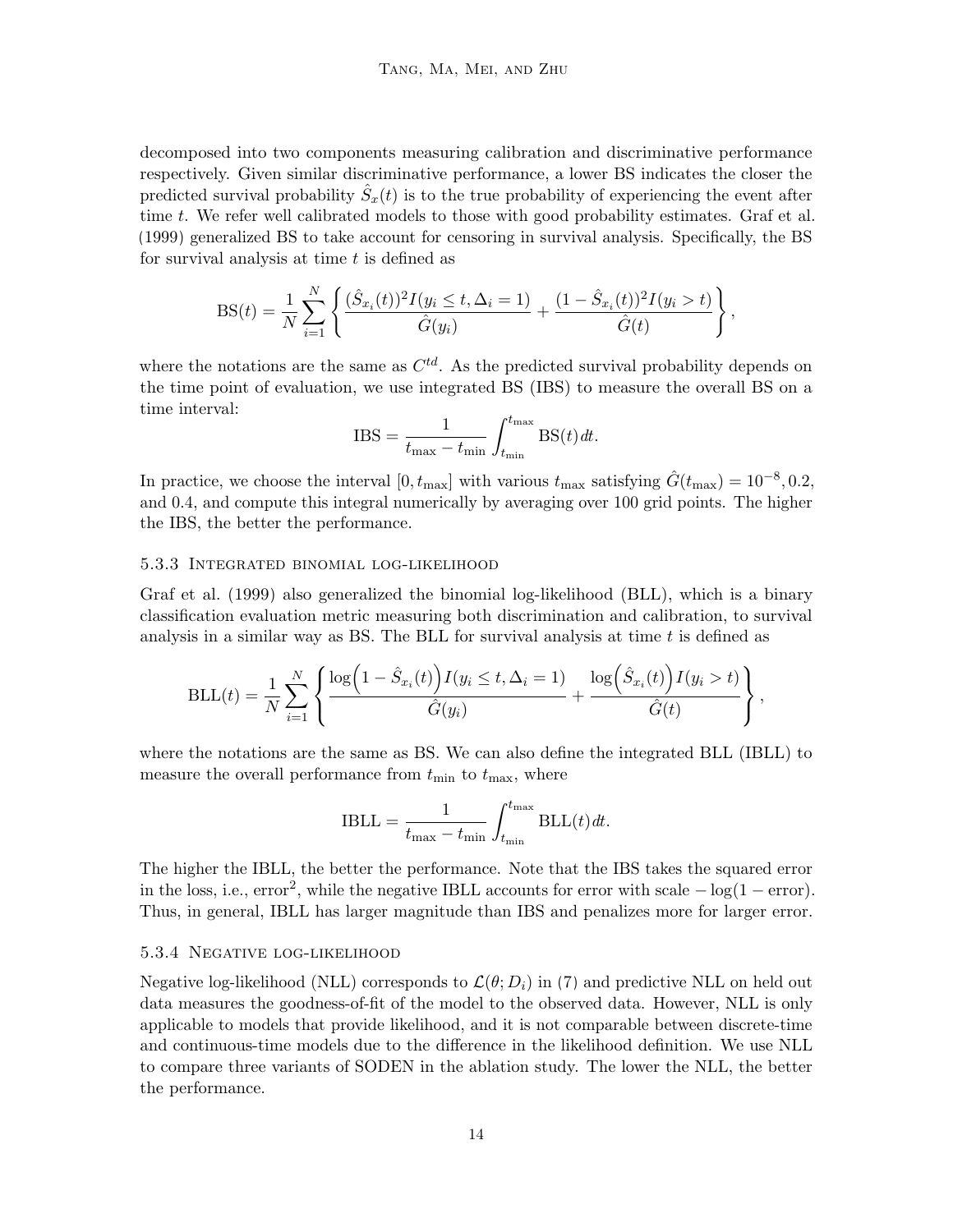#### 5.4 Experimental Setup

We randomly split each dataset into training, validation and testing sets with a ratio of 3:1:1. To make the evaluation more reliable, we take 5 independent random splits for MIMIC(-SEQ), 10 independent random splits for SUPPORT and METABRIC as their sizes are relatively small. For each split, we train the Cox model on the combination of training and validation sets. For neural-network-based models, we train each model on the training set, and apply early-stopping using the loss on the validation set with patience 10. The hyper-parameters of each model are tuned within each split through 100 independent trials using random search. We select the optimal hyper-parameter setting with the best score on the validation set. For continuous-time models, DeepSurv, Cox-Time, and SODEN, the validation score is set as the loss. For discrete-time models, DeepHit and Nnet-Survival, the loss functions (i.e., NLLs) across different pre-specified time intervals are not comparable so the validation score is set as  $C^{td}$  as was done in [Kvamme et al.](#page-22-2) [\(2019\)](#page-22-2).

For all neural networks, we use multilayer perceptrons (MLP) with ReLU activation in all layers except for the output layer. For SODEN, Softplus is used to constrain the output to be always positive; for DeepHit and Nnet-Survival, Softmax and Sigmoid are used respectively to return PMF and discrete hazard probability. For the MIMIC-SEQ dataset, we incorporate a one-layer Gated Recurrent Units (GRU) encoder into the model architecture of each deep survival model to learn feature representation from sequence data. We use the RMSProp [\(Tieleman and Hinton, 2012\)](#page-23-11) optimizer and tune batch size, learning rate, weight decay, momentum, the number of layers, and the number of neurons in each layer. The search ranges for the aforementioned hyper-parameters are shared across all neural-networkbased models on each dataset. Additionally, we tune batch normalization and dropout for all neural-network-based baseline models. For DeepHit and Nnet-Survival, we tune the number of pre-specified time intervals. We also smooth the predicted survival function by interpolation, which is an important post-processing step to improve the performance of these discrete-time models. The tuning ranges of hyper-parameters are listed in Appendix [D.](#page-27-0)

### 5.5 Results

#### 5.5.1 Discriminative and calibration performance

The comparison of model performances on MIMIC-SEQ, MIMIC, SUPPORT, and METABRIC are respectively reported in Tables [3](#page-15-0) to [6.](#page-18-0)

We first consider the C-index metric, which measures the discriminative performance. We observe that the proposed SODEN outperforms other continuous-time models (Cox, DeepSurv, and Cox-Time). The differences in C-index are significant on all datasets, except for those with large  $\tau$  on MIMIC-SEQ and MIMIC. The gain of SODEN against DeepSurv and Cox-Time demonstrates the benefits of not making the PH assumption and having a principled likelihood objective. We also observe that all neural network models significantly outperform the Cox model in almost all cases.

For discrete-time models, Nnet-Survival and DeepHit show strong discriminative performance on the C-index metric compared to continuous-time models in general. This is not surprising due to the facts that 1) similar as SODEN, the discrete-time models do not make strong structural assumptions; 2) the discrete-time models are tuned with C-index as the validation metric, and DeepHit has an additional ranking loss tailored for C-index. However,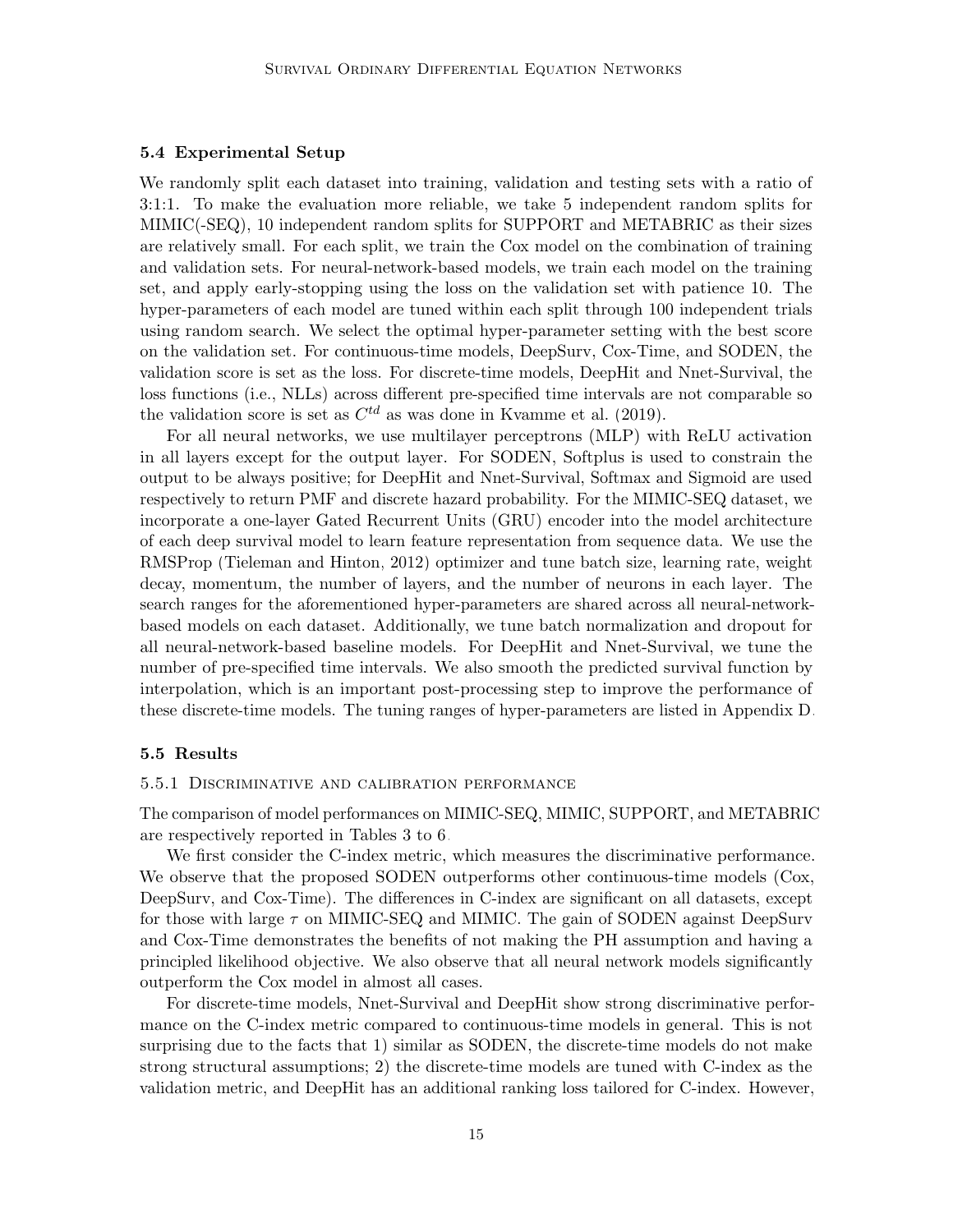<span id="page-15-0"></span>

| $\mathcal{P}(C>\tau)$ | Model         | $C_{\tau}^{td}(\uparrow)$ | IBLL $(\uparrow)$  | IBS $(\downarrow)$ |
|-----------------------|---------------|---------------------------|--------------------|--------------------|
| $10^{-8}$             | DeepSurv      | $0.685 \pm .002$          | $-0.335 \pm .003$  | $0.103 \pm .001$   |
|                       | $Cox-Time$    | $0.681 \pm .002$          | $-0.332 \pm .003$  | $0.103 \pm .001$   |
|                       | Nnet-Survival | $0.679 \pm .003*$         | $-0.331 \pm .003*$ | $0.104 \pm .001$   |
|                       | DeepHit       | $0.688 \pm .002$          | $-0.336 \pm .005*$ | $0.106 \pm .001*$  |
|                       | SODEN (ours)  | $0.687 \pm .002$          | $-0.328 \pm .004$  | $0.103 \pm .001$   |
| 0.2                   | DeepSurv      | $0.685 \pm .002$          | $-0.400 \pm .013$  | $0.124 \pm .003$   |
|                       | $Cox-Time$    | $0.681 \pm .002$          | $-0.397 \pm .011$  | $0.125 \pm .003$   |
|                       | Nnet-Survival | $0.679 \pm .003*$         | $-0.396 \pm .011*$ | $0.126 \pm .003$   |
|                       | DeepHit       | $0.688 \pm .002$          | $-0.402 \pm .012*$ | $0.128 \pm .004*$  |
|                       | SODEN (ours)  | $0.687 \pm .002$          | $-0.391 \pm .011$  | $0.125 \pm .004$   |
| 0.4                   | DeepSurv      | $0.740 \pm .002*$         | $-0.386 \pm .013*$ | $0.121 \pm .005*$  |
|                       | $Cox-Time$    | $0.744 \pm .003*$         | $-0.382 \pm .014*$ | $0.120 \pm .005*$  |
|                       | Nnet-Survival | $0.737 \pm .004*$         | $-0.391 \pm .015$  | $0.123 \pm .006$   |
|                       | DeepHit       | $0.752 \pm .003$          | $-0.381 \pm .014$  | $0.120 \pm .005*$  |
|                       | SODEN (ours)  | $0.752 \pm .003$          | $-0.374 \pm .013$  | $0.118 \pm .005$   |

Table 3: Comparison of time dependent concordance index  $(C_{\tau}^{td})$ , integrated binomial loglikelihood (IBLL), integrated brier score (IBS) on MIMIC-SEQ. The bold and underline markers denote the best and the second best performance respectively. The  $(\pm)$  error bar denotes the standard error of the mean. The asterisk (\*) after a baseline model performance indicates a significant (either positive or negative) difference between that baseline model and the proposed SODEN, under pairwise t-test with p-value  $< 0.05$ .

we find their advantage diminishes on MIMIC-SEQ and MIMIC, where the data size is much larger. We suspect the information loss due to discretizing the event time becomes more severe as the data size grows, and will eventually turn to the discriminative performance bottleneck.

We then consider the IBLL and IBS metrics, which measure a combination of the discriminative performance and the calibration performance. Overall, most models are similarly well-calibrated. However, DeepHit is obviously less calibrated than most other models, given it has the worst IBLL and IBS and the best C-index metric in most settings. This may be due to the surrogate ranking loss used in DeepHit.

In summary, the proposed SODEN demonstrates significantly better discriminative performance than all continuous-time baseline methods on all datasets. On the larger datasets (MIMIC-SEQ and MIMIC), SODEN achieves better or similar C-index metric compared to the discrete models. The superior discriminative performance of DeepHit comes at the price of the inferior calibration performance.

Finally, we remark that the event time and censoring time in MIMIC both have heavily right-skewed distributions, as indicated by the large discrepancy between their mean and median in Table [2.](#page-11-0) On MIMIC and MIMIC-SEQ, including more testing data near the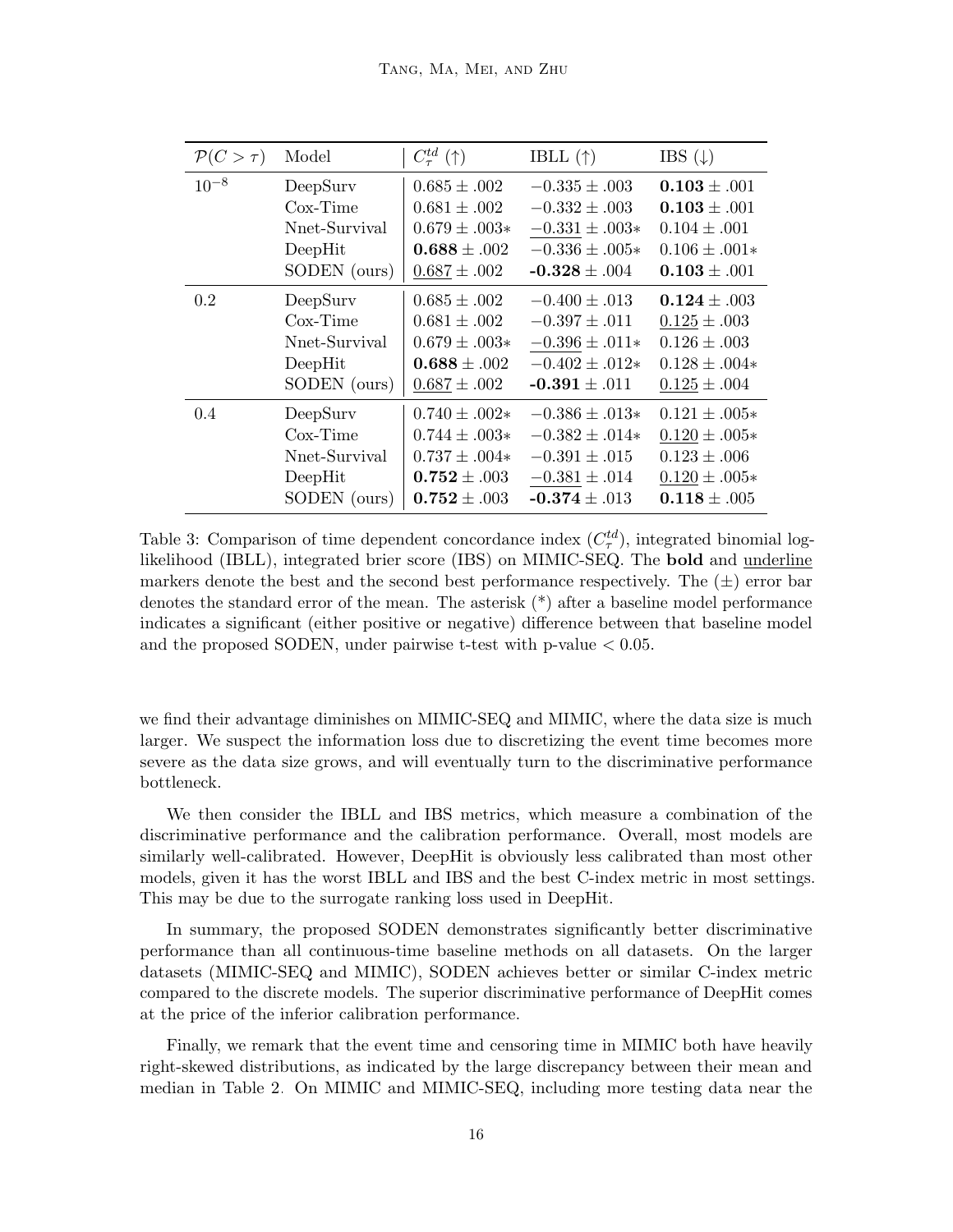| $\mathcal{P}(C>\tau)$ | Model         | $C_{\tau}^{td}$ (†) | IBLL $(\uparrow)$  | IBS $(\downarrow)$ |
|-----------------------|---------------|---------------------|--------------------|--------------------|
| $10^{-8}$             | Cox           | $0.660 \pm .001*$   | $-0.335 \pm .003*$ | $0.105 \pm .001*$  |
|                       | DeepSurv      | $0.683 \pm .001$    | $-0.326 \pm .005*$ | $0.101 \pm .001*$  |
|                       | $Cox-Time$    | $0.680 \pm .001$    | $-0.326 \pm .003*$ | $0.101 \pm .001*$  |
|                       | Nnet-Survival | $0.681 \pm .001$    | $-0.321 \pm .002$  | $0.101 \pm .001$   |
|                       | DeepHit       | $0.685 \pm .002$    | $-0.327 \pm .003*$ | $0.102 \pm .001*$  |
|                       | SODEN (ours)  | $0.684 \pm .002$    | $-0.319 \pm .003$  | $0.100 \pm .001$   |
| 0.2                   | $\cos$        | $0.660 \pm .001*$   | $-0.413 \pm .007*$ | $0.132 \pm .003*$  |
|                       | DeepSurv      | $0.683 \pm .001$    | $-0.402 \pm .006*$ | $0.127 \pm .002*$  |
|                       | $Cox-Time$    | $0.680 \pm .001$    | $-0.404 \pm .007*$ | $0.128 \pm .002*$  |
|                       | Nnet-Survival | $0.682 \pm .001$    | $-0.398 \pm .007$  | $0.127 \pm .003$   |
|                       | DeepHit       | $0.685 \pm .002$    | $-0.404 \pm .008*$ | $0.128 \pm .002*$  |
|                       | SODEN (ours)  | $0.684 \pm .002$    | $-0.395 \pm .006$  | $0.126 \pm .002$   |
| 0.4                   | Cox           | $0.706 \pm .003*$   | $-0.399 \pm .018*$ | $0.124 \pm .007*$  |
|                       | DeepSurv      | $0.739 \pm .003*$   | $-0.387 \pm .016$  | $0.120 \pm .007*$  |
|                       | $Cox-Time$    | $0.737 \pm .003*$   | $-0.387 \pm .020*$ | $0.120 \pm .007*$  |
|                       | Nnet-Survival | $0.741 \pm .005$    | $-0.386 \pm .019*$ | $0.120 \pm .007*$  |
|                       | DeepHit       | $0.747 \pm .004$    | $-0.404 \pm .023$  | $0.128 \pm .009$   |
|                       | SODEN (ours)  | $0.746 \pm .003$    | $-0.379 \pm .019$  | $0.118 \pm .007$   |

Table 4: Comparison of performance on MIMIC. The notations share the same definitions as in Table [3.](#page-15-0)

tail in evaluation  $(\hat{G}(\tau) = 10^{-8} \text{ or } 0.2^3)$  $(\hat{G}(\tau) = 10^{-8} \text{ or } 0.2^3)$  $(\hat{G}(\tau) = 10^{-8} \text{ or } 0.2^3)$  gives a worse  $C_{\tau}^{td}$  compared to including less tail samples  $(\hat{G}(\tau) = 0.4)$ . This is because models tend to have poor prediction performance near the tail due to limited number of observations, yet these tail samples get large inverse probability weights. This also explains why the differences in  $C_{\tau}^{td}$  among different models are less significant when including more tail samples.

#### 5.5.2 Ablation study

While the trend over Cox, DeepSurv, and SODEN has supported our conjecture that flexible parameterization by introducing non-linearity and not making the PH assumption is important for practical survival analysis on modern datasets, we further verify this conjecture by the ablation study with SODEN-PH and SODEN-Cox (see Table [7\)](#page-19-1).

First, we observe that the relative differences in the C-index metric among SODEN-Cox, SODEN-PH, and SODEN are similar as those among Cox, DeepSurv, and SODEN. In fact, we can see that the  $C_{\tau}^{td}$ 's of SODEN-Cox and SODEN-PH in Table [7](#page-19-1) are respectively similar with those of their partial-likelihood counterparts Cox and DeepSurv in Tables [3](#page-15-0) to [6.](#page-18-0) This observation implies that 1) neural networks can approximate the baseline hazard function

<span id="page-16-0"></span><sup>3.</sup> On MIMIC and MIMIC-SEQ, both  $\hat{G}(\tau) = 10^{-8}$  and  $\hat{G}(\tau) = 0.2$  have a tiny number of samples being excluded due to the right-skewness of the censoring distribution, and thus are close to the non-truncated version  $C^{td}$ .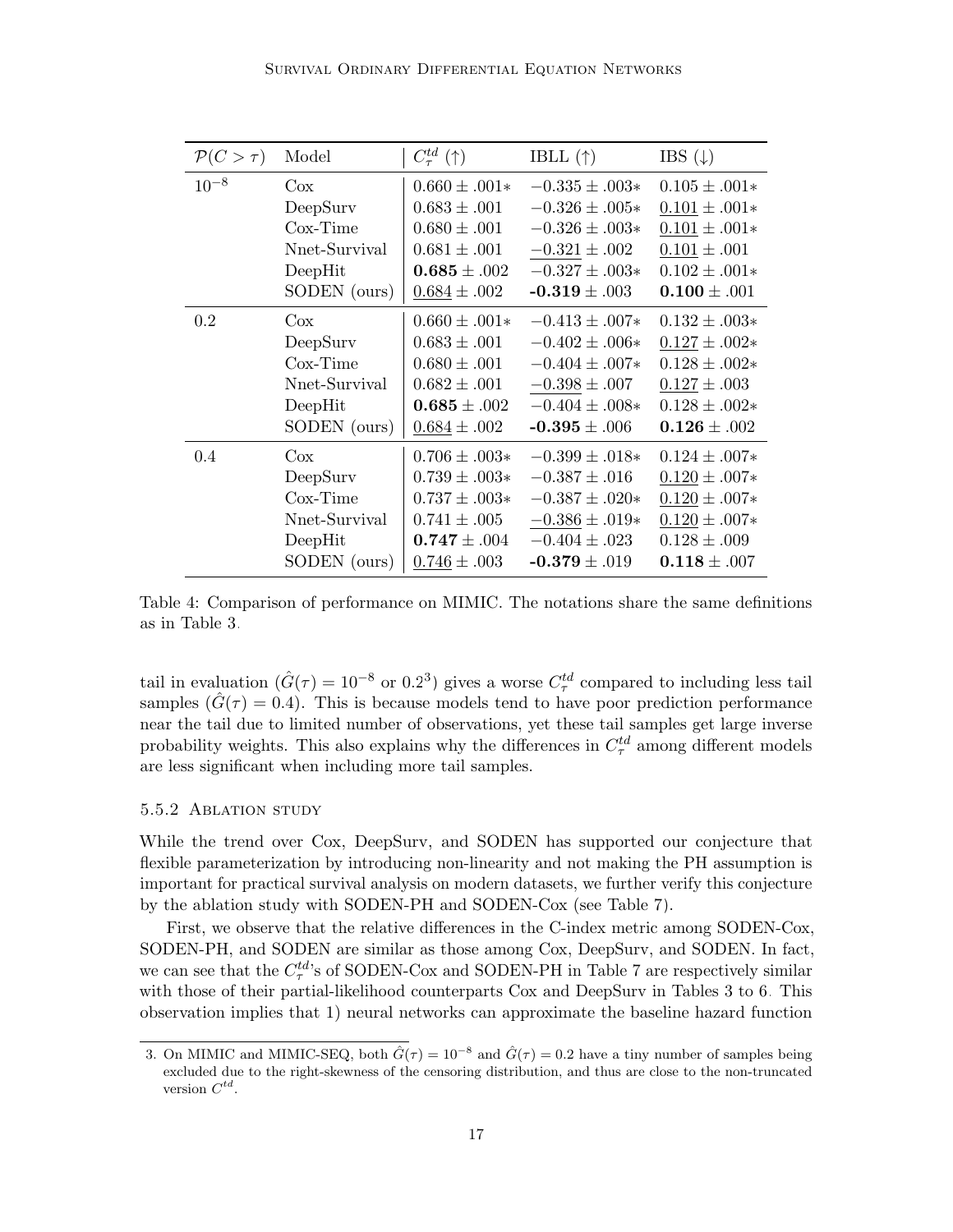| $\mathcal{P}(C>\tau)$ | Model         | $C_{\tau}^{td}$ (†) | IBLL $(\uparrow)$  | IBS $(\downarrow)$ |
|-----------------------|---------------|---------------------|--------------------|--------------------|
| $10^{-8}$             | $\cos$        | $0.596 \pm .002*$   | $-0.568 \pm .001*$ | $0.194 \pm .001*$  |
|                       | DeepSurv      | $0.609 \pm .003*$   | $-0.559 \pm .002*$ | $0.190 \pm .001*$  |
|                       | $Cox-Time$    | $0.607 \pm .004*$   | $-0.565 \pm .002$  | $0.191 \pm .001$   |
|                       | Nnet-Survival | $0.624 \pm .003$    | $-0.570 \pm .004$  | $0.193 \pm .001*$  |
|                       | DeepHit       | $0.631 \pm .003$    | $-0.583 \pm .006*$ | $0.197 \pm .001*$  |
|                       | SODEN (ours)  | $0.627 \pm .003$    | $-0.563 \pm .002$  | $0.191 \pm .001$   |
| 0.2                   | $\cos$        | $0.596 \pm .002*$   | $-0.585 \pm .001*$ | $0.201 \pm .000*$  |
|                       | DeepSurv      | $0.609 \pm .003*$   | $-0.577 \pm .002$  | $0.197 \pm .001$   |
|                       | $Cox-Time$    | $0.606 \pm .004*$   | $-0.583 \pm .002$  | $0.199 \pm .001$   |
|                       | Nnet-Survival | $0.623 \pm .003$    | $-0.586 \pm .003$  | $0.201 \pm .001*$  |
|                       | DeepHit       | $0.630 \pm .003$    | $-0.601 \pm .006*$ | $0.205 \pm .002*$  |
|                       | SODEN (ours)  | $0.627 \pm .003$    | $-0.579 \pm .002$  | $0.198 \pm .001$   |
| 0.4                   | $\cos$        | $0.595 \pm .002*$   | $-0.602 \pm .001*$ | $0.208 \pm .001*$  |
|                       | DeepSurv      | $0.608 \pm .002*$   | $-0.595 \pm .002$  | $0.205 \pm .001$   |
|                       | $\cos$ -Time  | $0.605 \pm .004*$   | $-0.601 \pm .002$  | $0.207 \pm .001$   |
|                       | Nnet-Survival | $0.623 \pm .003$    | $-0.602 \pm .003$  | $0.208 \pm .001*$  |
|                       | DeepHit       | $0.630 \pm .003$    | $-0.619 \pm .007*$ | $0.212 \pm .002*$  |
|                       | SODEN (ours)  | $0.626 \pm .003$    | $-0.597 \pm .002$  | $0.205 \pm .001$   |

<span id="page-17-0"></span>Table 5: Comparison of performance on SUPPORT. The notations share the same definitions as in Table [3.](#page-15-0)



Figure 2: Kaplan-Meier curves of high/low-risk groups for SODEN on MIMIC.

as well as the non-parametric Breslow's estimator [\(Lin, 2007\)](#page-22-10); 2) maximizing the likelihood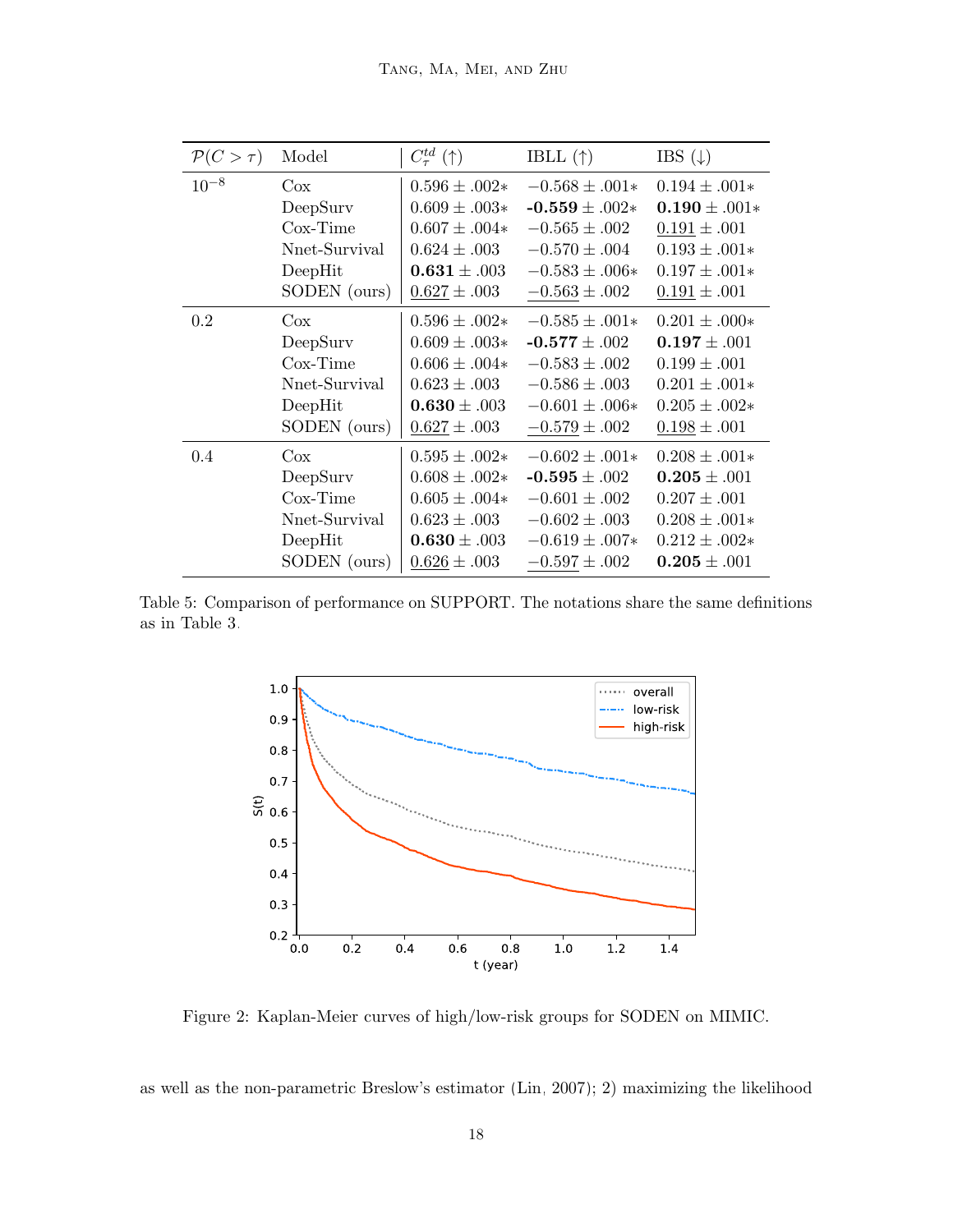<span id="page-18-0"></span>

| $\mathcal{P}(C>\tau)$ | Model         | $C_{\tau}^{td}$ (†) | IBLL <sub><math>\tau</math></sub> ( $\uparrow$ ) | $\text{IBS}_{\tau}(\downarrow)$ |
|-----------------------|---------------|---------------------|--------------------------------------------------|---------------------------------|
| $10^{-8}$             | Cox           | $0.644 \pm .006*$   | $-0.508 \pm .009*$                               | $0.169 \pm .002$                |
|                       | DeepSurv      | $0.635 \pm .007*$   | $-0.517\pm.011*$                                 | $0.171 \pm .003*$               |
|                       | $Cox-Time$    | $0.648 \pm .007*$   | $-0.511 \pm .009*$                               | $0.172 \pm .003*$               |
|                       | Nnet-Survival | $0.666 \pm .005$    | $-0.510 \pm .007$                                | $0.171 \pm .002*$               |
|                       | DeepHit       | $0.674 \pm .006*$   | $-0.514 \pm .004*$                               | $0.174 \pm .002*$               |
|                       | SODEN (ours)  | $0.661 \pm .005$    | $-0.498 \pm .008$                                | $0.167 \pm .003$                |
| 0.2                   | Cox           | $0.639 \pm .006*$   | $-0.521 \pm .006$                                | $0.176 \pm .002$                |
|                       | DeepSurv      | $0.635 \pm .006*$   | $-0.530 \pm .005*$                               | $0.179 \pm .002*$               |
|                       | $Cox-Time$    | $0.647 \pm .005*$   | $-0.531 \pm .007*$                               | $0.179 \pm .002*$               |
|                       | Nnet-Survival | $0.662 \pm .004$    | $-0.523 \pm .003$                                | $0.177 \pm .001$                |
|                       | DeepHit       | $0.671 \pm .004*$   | $-0.533 \pm .003*$                               | $0.182 \pm .001*$               |
|                       | SODEN (ours)  | $0.659 \pm .003$    | $-0.516 \pm .005$                                | $0.174 \pm .002$                |
| 0.4                   | Cox           | $0.637 \pm .006*$   | $-0.521 \pm .006$                                | $0.175 \pm .002$                |
|                       | DeepSurv      | $0.635 \pm .006*$   | $-0.526 \pm .005*$                               | $0.178 \pm .002*$               |
|                       | $Cox-Time$    | $0.644 \pm .005*$   | $-0.526 \pm .006*$                               | $0.178 \pm .002*$               |
|                       | Nnet-Survival | $0.660 \pm .003$    | $-0.519 \pm .003$                                | $0.176 \pm .001$                |
|                       | DeepHit       | $0.668 \pm .004*$   | $-0.528 \pm .003*$                               | $0.180 \pm .001*$               |
|                       | SODEN (ours)  | $0.658 \pm .004$    | $-0.513 \pm .005$                                | $0.173 \pm .002$                |

Table 6: Comparison of performance on METABRIC. The notations share the same definitions as in Table [3.](#page-15-0)

function with numerical approximation approaches, where SGD based algorithms can be naturally applied, can perform as well as maximizing the partial likelihood for PH models.

Second, SODEN outperforms SODEN-PH and SODEN-Cox in terms of NLL by a large margin. The major difference between SODEN-PH and SODEN is that the former is restricted by the PH assumption while the latter is not. The comparison of NLL between SODEN-PH and SODEN provides a strong evidence that the PH assumption may not hold on these datasets. Further, SODEN-Cox often being the worst verifies again that both non-linearity and the flexibility of non-PH models matter.

#### 5.5.3 Risk discriminating visualization

We further provide visualization of risk discrimination. We show the Kaplan-Meier curves [\(Ka](#page-22-11)[plan and Meier, 1958\)](#page-22-11) of high-risk and low-risk groups identified by SODEN on the MIMIC dataset. We first obtain the predicted survival probability for each individual at the median of all observed survival times in the test set. We then split the test set into high-risk and low-risk groups evenly based on their predicted survival probabilities. The Kaplan-Meier curves for the high-risk group, the low-risk group, and the entire test set are shown in Figure [2.](#page-17-0) The difference between high-risk and low-risk groups is statistically significant where the p-value of the log rank test [\(Peto and Peto, 1972\)](#page-23-8) is smaller than 0.001.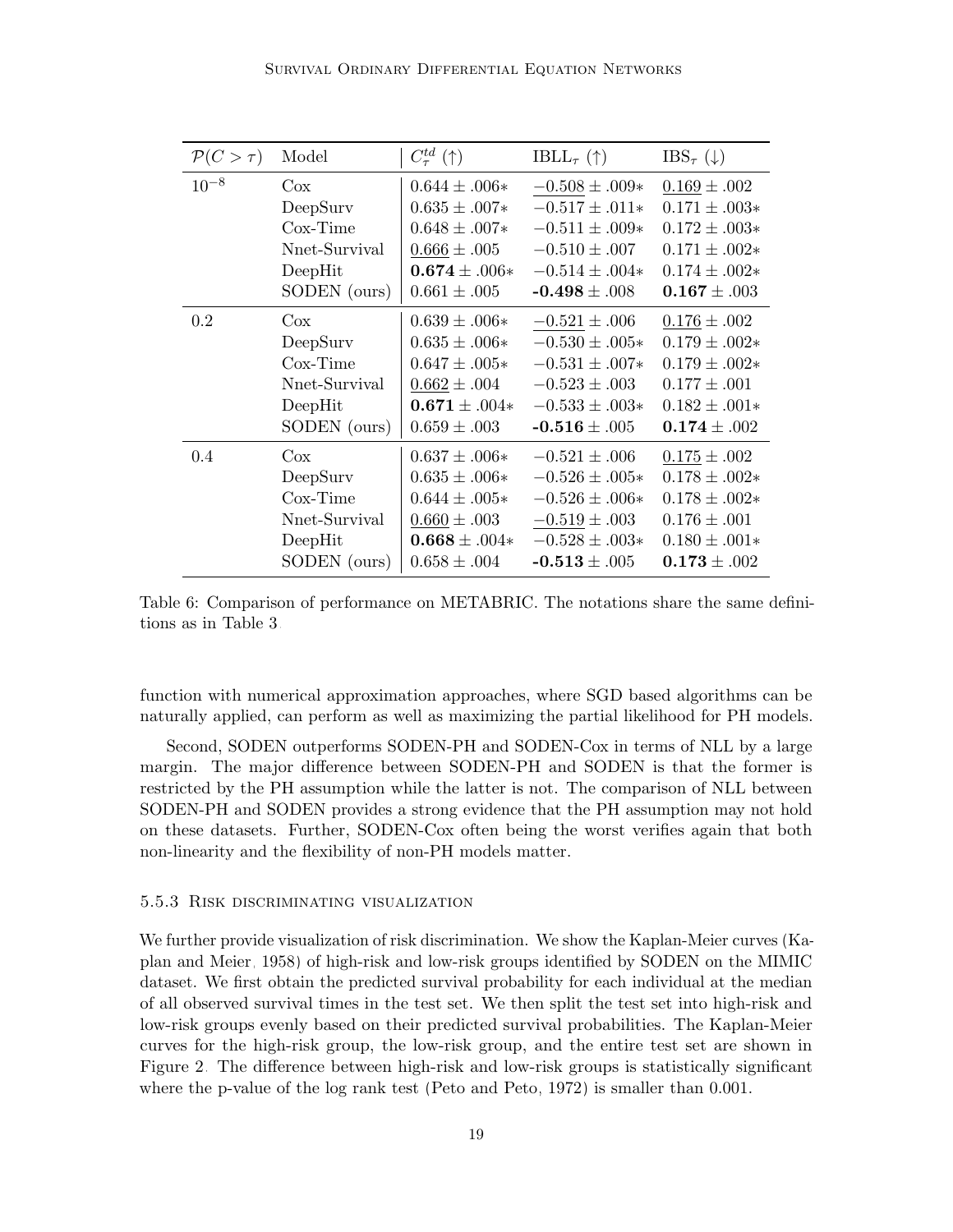<span id="page-19-1"></span>

| Dataset        | Metric $(\mathcal{P}(C > \tau))$ | <b>SODEN</b>     | SODEN-PH          | SODEN-Cox         |
|----------------|----------------------------------|------------------|-------------------|-------------------|
| MIMIC-SEQ      | NLL                              | $0.489 \pm .072$ | $0.520 \pm .069*$ | N/A               |
|                | $C^{td}$ $(10^{-8})$             | $0.687 \pm .002$ | $0.682 \pm .001*$ | N/A               |
|                | $C^{td}$ (0.2)                   | $0.687 \pm .002$ | $0.683 \pm .001*$ | N/A               |
|                | $C^{td}$ (0.4)                   | $0.752 \pm .003$ | $0.739 \pm .005*$ | N/A               |
| <b>MIMIC</b>   | NLL                              | $0.411 \pm .007$ | $0.436 \pm .007*$ | $0.450 \pm .006*$ |
|                | $C^{td}$ $(10^{-8})$             | $0.684 \pm .002$ | $0.679 \pm .002*$ | $0.659 \pm .001*$ |
|                | $C^{td}$ (0.2)                   | $0.684 \pm .002$ | $0.679 \pm .002*$ | $0.659 \pm .001*$ |
|                | $C^{td}$ (0.4)                   | $0.746 \pm .003$ | $0.734 \pm .003*$ | $0.706 \pm .003*$ |
| <b>SUPPORT</b> | NLL                              | $0.676 \pm .008$ | $0.702 \pm .008*$ | $0.761 \pm .022*$ |
|                | $C^{td}$ $(10^{-8})$             | $0.627 \pm .003$ | $0.608 \pm .003*$ | $0.591 \pm .003*$ |
|                | $C^{td}$ (0.2)                   | $0.627 \pm .003$ | $0.608 \pm .002*$ | $0.590 \pm .004*$ |
|                | $C^{td}$ (0.4)                   | $0.626 \pm .003$ | $0.607 \pm .002*$ | $0.589 \pm .004*$ |
| METABRIC       | NLL                              | $0.149 \pm .015$ | $0.176 \pm .013*$ | $0.167 \pm .010*$ |
|                | $C^{td}$ $(10^{-8})$             | $0.661 \pm .005$ | $0.640 \pm .005*$ | $0.642 \pm .006*$ |
|                | $C^{td}$ (0.2)                   | $0.659 \pm .003$ | $0.639 \pm .004*$ | $0.638 \pm .005*$ |
|                | $C^{td}$ (0.4)                   | $0.658 \pm .004$ | $0.639 \pm .005*$ | $0.636 \pm .006*$ |

Table 7: Comparison of negative log-likelihood (NLL) and time dependent concordance index  $(C_{\tau}^{td})$  between SODEN and its degenerate variants, SODEN-Cox and SODEN-PH, for ablation study. The **bold**, <u>underline</u>, and  $(\pm)$  error bar share the same definitions as in Table [3.](#page-15-0) The asterisk (\*) indicates a significant difference between the proposed SODEN and its degenerate variants, under pairwise t-test with p-value  $< 0.05$ .

## <span id="page-19-0"></span>6. Conclusion

In this paper, we have proposed a survival model through ordinary differential equation networks. It can model a broad range family of continuous event time distributions without strong structural assumptions and can obtain powerful feature representations using neural networks. Moreover, we have tackled the challenge of evaluating the likelihood of survival models and the gradients with respect to model parameters by an efficient numerical approach. The algorithm scales well by allowing direct use of mini-batch SGD. We have also demonstrated the effectiveness of the proposed method on both simulation studies and real-world data examples.

## Acknowledgments

We would like to thank Yuanhao Liu and Chenkai Sun for running part of the baseline experiments; Yuekai Sun, Xuefei Zhang, and Debarghya Mukherjee for their feedback on the draft.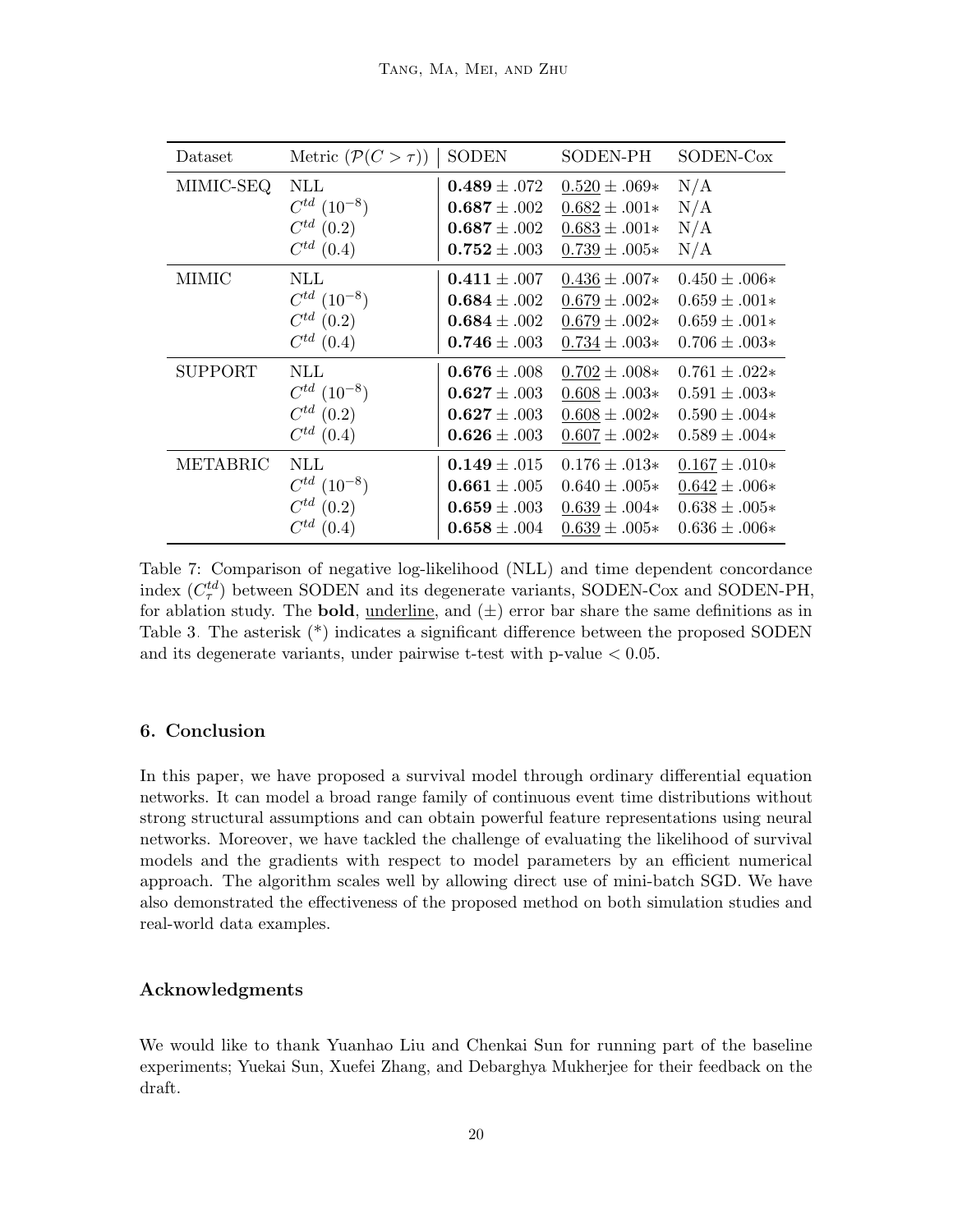## References

- <span id="page-20-1"></span>Odd Aalen. A model for nonparametric regression analysis of counting processes. In Mathematical Statistics and Probability Theory, pages 1–25. Springer, New York, NY, 1980. ISBN 978-0-387-90493-1. doi: 10.1007/978-1-4615-7397-5 1.
- <span id="page-20-7"></span>Mihai Alexe and Adrian Sandu. Forward and adjoint sensitivity analysis with continuous explicit Runge–Kutta schemes. Applied Mathematics and Computation, 208(2):328–346, 2009. ISSN 0096-3003. doi: https://doi.org/10.1016/j.amc.2008.11.035. URL [http:](http://www.sciencedirect.com/science/article/pii/S0096300308008576) [//www.sciencedirect.com/science/article/pii/S0096300308008576](http://www.sciencedirect.com/science/article/pii/S0096300308008576).
- <span id="page-20-5"></span>Harbir Antil and Dmitriy Leykekhman. A brief introduction to PDE-constrained optimization. In Frontiers in PDE-Constrained Optimization, pages 3–40. Springer New York, New York, NY, 2018. ISBN 978-1-4939-8636-1. doi: 10.1007/978-1-4939-8636-1<sub>-1</sub>. URL [https://doi.org/10.1007/978-1-4939-8636-1\\_1](https://doi.org/10.1007/978-1-4939-8636-1_1).
- <span id="page-20-10"></span>Laura Antolini, Patrizia Boracchi, and Elia Biganzoli. A time-dependent discrimination index for survival data. Statistics in Medicine, 24(24):3927–3944, 2005. doi: 10.1002/sim.2427. URL <https://doi.org/10.1002/sim.2427>.
- <span id="page-20-3"></span>Steve Bennett. Analysis of survival data by the proportional odds model. Statistics in Medicine, 2(2):273–277, 1983. doi: 10.1002/sim.4780020223. URL [https:](https://onlinelibrary.wiley.com/doi/abs/10.1002/sim.4780020223) [//onlinelibrary.wiley.com/doi/abs/10.1002/sim.4780020223](https://onlinelibrary.wiley.com/doi/abs/10.1002/sim.4780020223).
- <span id="page-20-9"></span>James Bradbury, Roy Frostig, Peter Hawkins, Matthew James Johnson, Chris Leary, Dougal Maclaurin, George Necula, Adam Paszke, Jake VanderPlas, Skye Wanderman-Milne, and Qiao Zhang. JAX: composable transformations of Python+NumPy programs, 2018. URL <http://github.com/google/jax>.
- <span id="page-20-2"></span>Jonathan Buckley and Ian James. Linear regression with censored data. *Biometrika*, 66(3): 429–436, 1979. ISSN 00063444. URL <http://www.jstor.org/stable/2335161>.
- <span id="page-20-6"></span>Yang Cao, Shengtai Li, Linda Petzold, and Radu Serban. Adjoint sensitivity analysis for differential-algebraic equations: The adjoint DAE system and its numerical solution. SIAM Journal on Scientific Computing, 24(3):1076–1089, 2003. doi: 10.1137/S1064827501380630. URL <https://doi.org/10.1137/S1064827501380630>.
- <span id="page-20-0"></span>Paidamoyo Chapfuwa, Chenyang Tao, Chunyuan Li, Courtney Page, Benjamin Goldstein, Lawrence Carin, and Ricardo Henao. Adversarial time-to-event modeling. In Proceedings of the 35th International Conference on Machine Learning, volume 80, pages 735–744. 2018.
- <span id="page-20-4"></span>Kani Chen, Zhezhen Jin, and Zhiliang Ying. Semiparametric analysis of transformation models with censored data. Biometrika, 89(3):659–668, 2002. ISSN 0006-3444. doi: 10.1093/biomet/89.3.659. URL <https://doi.org/10.1093/biomet/89.3.659>.
- <span id="page-20-8"></span>Ricky T. Q. Chen, Yulia Rubanova, Jesse Bettencourt, and David K Duvenaud. Neural ordinary differential equations. In Advances in Neural Information Processing Systems 31, pages 6571–6583. 2018.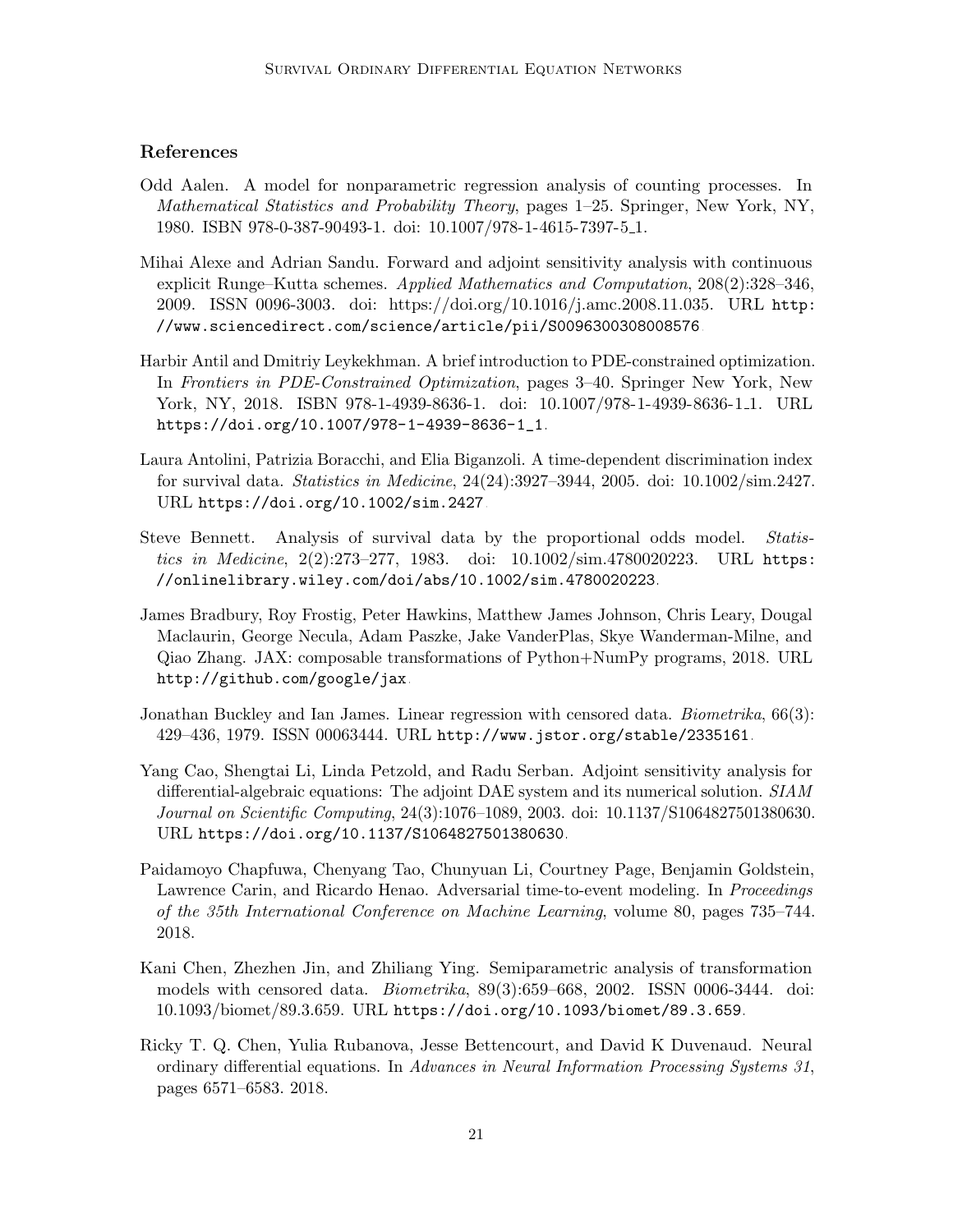- <span id="page-21-0"></span>Yun Chen, Huirong Zhang, and Ping Zhu. Study of customer lifetime value model based on survival-analysis methods. In 2009 WRI World Congress on Computer Science and Information Engineering, pages 266–270. 2009. doi: 10.1109/CSIE.2009.313.
- <span id="page-21-6"></span>S. C. Cheng, Lee J. Wei, and Zhiliang Ying. Analysis of transformation models with censored data. Biometrika, 82(4):835–845, 1995. ISSN 0006-3444. doi: 10.1093/biomet/82.4.835. URL <https://doi.org/10.1093/biomet/82.4.835>.
- <span id="page-21-2"></span>Travers Ching, Xun Zhu, and Lana X. Garmire. Cox-nnet: An artificial neural network method for prognosis prediction of high-throughput omics data. PLOS Computational Biology, 14(4):e1006076, 2018. doi: 10.1371/journal.pcbi.1006076. URL [https://doi.](https://doi.org/10.1371/journal.pcbi.1006076) [org/10.1371/journal.pcbi.1006076](https://doi.org/10.1371/journal.pcbi.1006076).
- <span id="page-21-5"></span>David R Cox. Regression models and life-tables. Journal of the Royal Statistical Society. Series B (Statistical Methodology), 34(2):187–220, 1972. ISSN 00359246. URL [http:](http://www.jstor.org/stable/2985181) [//www.jstor.org/stable/2985181](http://www.jstor.org/stable/2985181).
- <span id="page-21-4"></span>David R Cox. Partial likelihood. Biometrika, 62(2):269–276, 1975. ISSN 00063444. URL <http://www.jstor.org/stable/2335362>.
- <span id="page-21-10"></span>Charles Dugas, Yoshua Bengio, François Bélisle, Claude Nadeau, and René Garcia. Incorporating second-order functional knowledge for better option pricing. In Advances in Neural Information Processing Systems 13, pages 472–478. 2001.
- <span id="page-21-9"></span>Emilien Dupont, Arnaud Doucet, and Yee Whye Teh. Augmented neural ODEs. In Advances in Neural Information Processing Systems 32, pages 3140–3150. 2019.
- <span id="page-21-1"></span>David Faraggi and Richard Simon. A neural network model for survival data. Statistics in Medicine, 14(1):73–82, 1995. doi: 10.1002/sim.4780140108. URL [https://onlinelibrary.](https://onlinelibrary.wiley.com/doi/abs/10.1002/sim.4780140108) [wiley.com/doi/abs/10.1002/sim.4780140108](https://onlinelibrary.wiley.com/doi/abs/10.1002/sim.4780140108).
- <span id="page-21-7"></span>Jason P. Fine, Zhiliang Ying, and Lee J. Wei. On the linear transformation model for censored data. Biometrika, 85(4):980–986, 1998. ISSN 0006-3444. doi: 10.1093/biomet/85.4.980. URL <https://doi.org/10.1093/biomet/85.4.980>.
- <span id="page-21-3"></span>Michael F. Gensheimer and Balasubramanian Narasimhan. A simple discrete-time survival model for neural networks. PeerJ, 7:e6257, 2019. doi: 10.7717/peerj.6257. URL [https:](https://pubmed.ncbi.nlm.nih.gov/30701130) [//pubmed.ncbi.nlm.nih.gov/30701130](https://pubmed.ncbi.nlm.nih.gov/30701130).
- <span id="page-21-8"></span>Matthias Gerdts. Optimal Control of ODEs and DAEs. De Gruyter, Berlin, Boston, 2011. ISBN 978-3-11-024999-6. doi: https://doi.org/10.1515/9783110249996. URL <https://www.degruyter.com/view/title/112116>.
- <span id="page-21-11"></span>Ary L. Goldberger, Luis AN. Amaral, Leon Glass, Jeffrey M. Hausdorff, Plamen Ch. Ivanov, Roger G. Mark, Joseph E. Mietus, George B. Moody, Chung-Kang Peng, and H. Eugene Stanley. Physiobank, Physiotoolkit, and Physionet: components of a new research resource for complex physiologic signals. Circulation, 101(23):e215–e220, 2000. doi: 10.1161/01.cir.101.23.e215.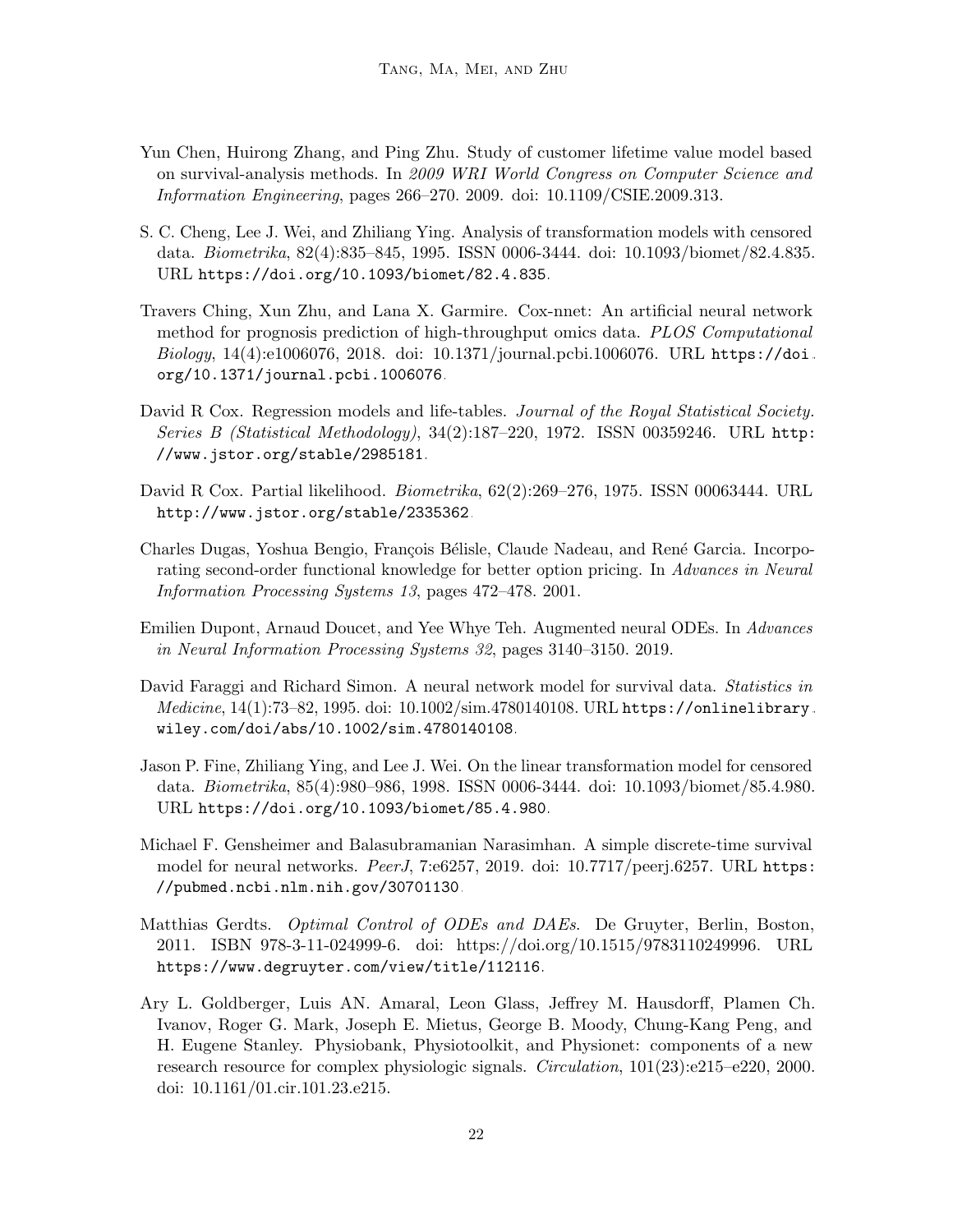- <span id="page-22-9"></span>Erika Graf, Claudia Schmoor, Willi Sauerbrei, and Martin Schumacher. Assessment and comparison of prognostic classification schemes for survival data. Statistics in Medicine, 18(17-18):2529–2545, 1999. doi: 10.1002/(SICI)1097-0258(19990915/ 30)18:17/18(2529::AID-SIM274)3.0.CO;2-5. URL [https://doi.org/10.1002/\(SICI\)](https://doi.org/10.1002/(SICI)1097-0258(19990915/30)18:17/18<2529::AID-SIM274>3.0.CO;2-5) [1097-0258\(19990915/30\)18:17/18<2529::AID-SIM274>3.0.CO;2-5](https://doi.org/10.1002/(SICI)1097-0258(19990915/30)18:17/18<2529::AID-SIM274>3.0.CO;2-5).
- <span id="page-22-3"></span>Robert J. Gray. Spline-based tests in survival analysis. Biometrics, 50(3):640, 1994. ISSN 0006-341X. doi: 10.2307/2532779. URL <http://dx.doi.org/10.2307/2532779>.
- <span id="page-22-4"></span>Stefan Groha, Sebastian M Schmon, and Alexander Gusev. Neural ODEs for multi-state survival analysis. arXiv preprint arXiv:2006.04893, 2020.
- <span id="page-22-8"></span>Frank E. Harrell Jr., Kerry L. Lee, Robert M. Califf, David B. Pryor, and Robert A. Rosati. Regression modeling strategies for improved prognostic prediction. Statistics in Medicine, 3(2):143–152, 1984. doi: 10.1002/sim.4780030207. URL [https://onlinelibrary.wiley.](https://onlinelibrary.wiley.com/doi/abs/10.1002/sim.4780030207) [com/doi/abs/10.1002/sim.4780030207](https://onlinelibrary.wiley.com/doi/abs/10.1002/sim.4780030207).
- <span id="page-22-6"></span>Rouba Ibrahim and Ward Whitt. Real-time delay estimation in overloaded multiserver queues with abandonments. Management Science, 55(10):1729–1742, 2009. doi: 10.1287/ mnsc.1090.1041.
- <span id="page-22-7"></span>Alistair EW. Johnson, Tom J. Pollard, Lu Shen, H. Lehman Li-wei, Mengling Feng, Mohammad Ghassemi, Benjamin Moody, Peter Szolovits, Leo Anthony Celi, and Roger G Mark. MIMIC-III, a freely accessible critical care database. Scientific Data, 3:160035, 2016. doi: 10.1038/sdata.2016.35.
- <span id="page-22-11"></span>Edward L. Kaplan and Paul Meier. Nonparametric estimation from incomplete observations. Journal of the American Statistical Association, 53(282):457–481, 1958. ISSN 01621459. doi: 10.2307/2281868. URL <http://www.jstor.org/stable/2281868>.
- <span id="page-22-0"></span>Jared L. Katzman, Uri Shaham, Alexander Cloninger, Jonathan Bates, Tingting Jiang, and Yuval Kluger. DeepSurv: personalized treatment recommender system using a Cox proportional hazards deep neural network. BMC Medical Research Methodology, 18(1):24, 2018. doi: 10.1186/s12874-018-0482-1. URL <https://doi.org/10.1186/s12874-018-0482-1>.
- <span id="page-22-5"></span>John P. Klein and Melvin L. Moeschberger. Basic Quantities and Models, pages 21–61. Springer New York, New York, NY, 2003. ISBN 978-0-387-21645-4. doi: 10.1007/ 0-387-21645-6 2.
- <span id="page-22-2"></span>Håvard Kvamme, Ørnulf Borgan, and Ida Scheel. Time-to-event prediction with neural networks and Cox regression. Journal of Machine Learning Research, 20(129):1–30, 2019. URL <http://jmlr.org/papers/v20/18-424.html>.
- <span id="page-22-1"></span>Changhee Lee, William R. Zame, Jinsung Yoon, and Mihaela van der Schaar. DeepHit: A deep learning approach to survival analysis with competing risks. In *Proceedings of the* Thirty-Second AAAI Conference on Artificial Intelligence, (AAAI-18), pages 2314–2321. 2018. URL <https://www.aaai.org/ocs/index.php/AAAI/AAAI18/paper/view/16160>.
- <span id="page-22-10"></span>D. Y. Lin. On the Breslow estimator. *Lifetime Data Analysis*, 13(4):471–480, 2007. doi: 10.1007/s10985-007-9048-y. URL <https://doi.org/10.1007/s10985-007-9048-y>.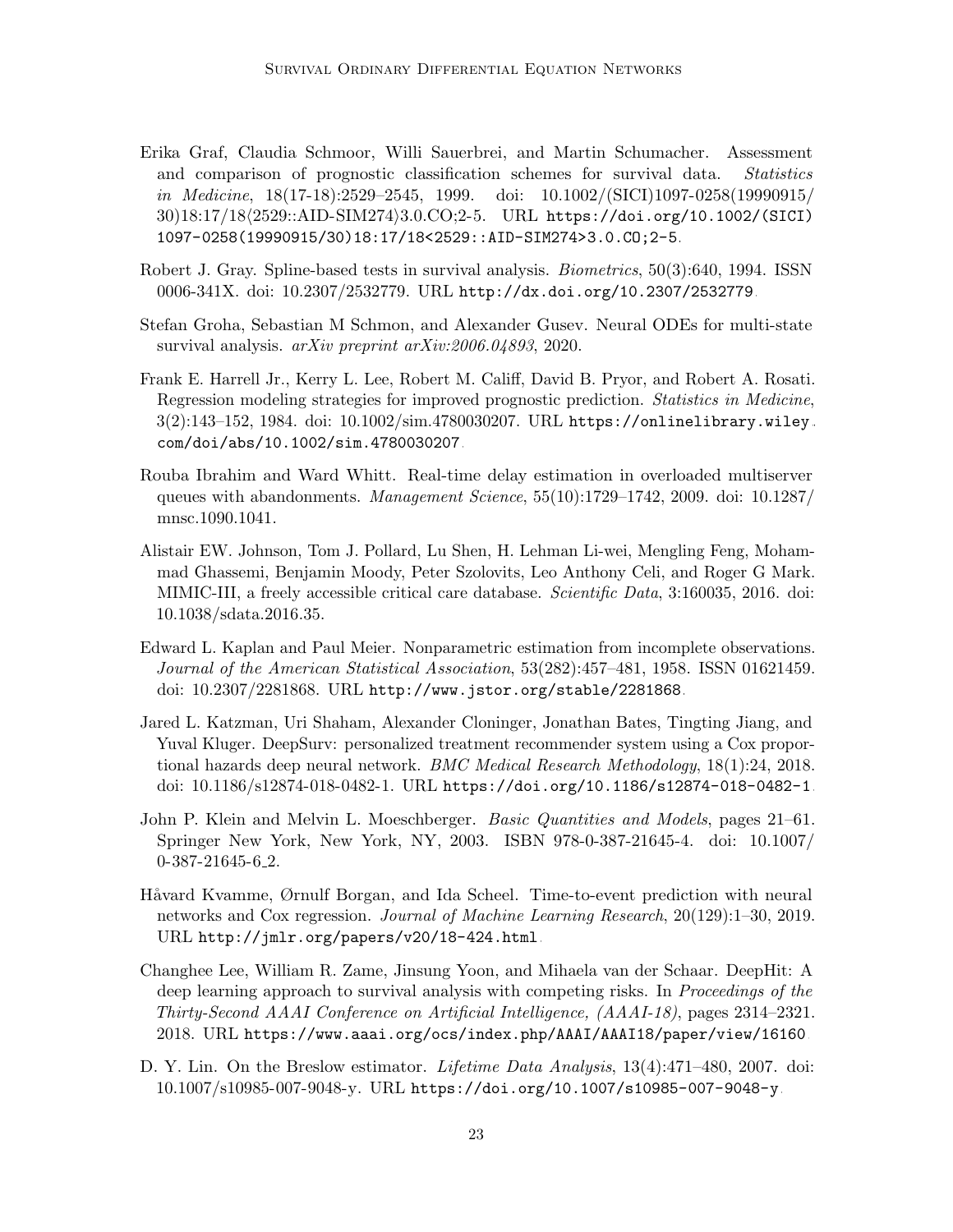<span id="page-23-6"></span>D. Y. Lin and Zhiliang Ying. Semiparametric analysis of general additive-multiplicative hazard models for counting processes. The Annals of Statistics, 23(5):1712–1734, 1995. URL <https://www.jstor.org/stable/2242542>.

<span id="page-23-0"></span>Rupert G. Miller Jr. Survival Analysis. John Wiley & Sons, 2011.

- <span id="page-23-1"></span>Mohammad Modarres, Mark P. Kaminskiy, and Vasiliy Krivtsov. Reliability Engineering and Risk Analysis: A Practical Guide. CRC press, Boca Raton, 3rd edition, 2016. ISBN 9781315382425. doi: 10.1201/9781315382425. URL [https://doi.org/10.1201/](https://doi.org/10.1201/9781315382425) [9781315382425](https://doi.org/10.1201/9781315382425).
- <span id="page-23-3"></span>Nicholas H. Ng'andu. An empirical comparison of statistical tests for assessing the proportional hazards assumption of Cox's model. Statistics in Medicine, 16(6):611–626, 1997. doi: 10.1002/(SICI)1097-0258(19970330)16:6/611::AID-SIM437}3.0.CO;2-T. URL [https://](https://doi.org/10.1002/(SICI)1097-0258(19970330)16:6<611::AID-SIM437>3.0.CO;2-T) [doi.org/10.1002/\(SICI\)1097-0258\(19970330\)16:6<611::AID-SIM437>3.0.CO;2-T](https://doi.org/10.1002/(SICI)1097-0258(19970330)16:6<611::AID-SIM437>3.0.CO;2-T).
- <span id="page-23-8"></span>Richard Peto and Julian Peto. Asymptotically efficient rank invariant test procedures. Journal of the Royal Statistical Society. Series A (General), 135(2):185–207, 1972. ISSN 00359238. doi: 10.2307/2344317. URL <http://www.jstor.org/stable/2344317>.
- <span id="page-23-5"></span>R.-E. Plessix. A review of the adjoint-state method for computing the gradient of a functional with geophysical applications. Geophysical Journal International,  $167(2):495-503$ , 2006. doi: 10.1111/j.1365-246X.2006.02978.x. URL [https://onlinelibrary.wiley.com/doi/](https://onlinelibrary.wiley.com/doi/abs/10.1111/j.1365-246X.2006.02978.x) [abs/10.1111/j.1365-246X.2006.02978.x](https://onlinelibrary.wiley.com/doi/abs/10.1111/j.1365-246X.2006.02978.x).
- <span id="page-23-4"></span>Lev Semenovich Pontryagin, EF Mishchenko, VG Boltyanskii, and RV Gamkrelidze. Mathematical Theory of Optimal Processes. Routledge, London, 1962. ISBN 9780203749319. doi: 10.1201/9780203749319. URL <https://doi.org/10.1201/9780203749319>.
- <span id="page-23-10"></span>Sanjay Purushotham, Chuizheng Meng, Zhengping Che, and Yan Liu. Benchmarking deep learning models on large healthcare datasets. Journal of Biomedical Informatics, 83: 112 – 134, 2018. ISSN 1532-0464. doi: https://doi.org/10.1016/j.jbi.2018.04.007. URL <http://www.sciencedirect.com/science/article/pii/S1532046418300716>.
- <span id="page-23-9"></span>Josh Reed and Tolga Tezcan. Hazard rate scaling of the abandonment distribution for the gi/m/n + gi queue in heavy traffic. Operations Research,  $60(4):981-995$ , 2012. doi: 10.1287/opre.1120.1069.
- <span id="page-23-7"></span>Xiaotong Shen. Linear regression with current status data. *Journal of the American* Statistical Association, 95(451):842–852, 2000. doi: 10.1080/01621459.2000.10474276. URL <https://www.tandfonline.com/doi/abs/10.1080/01621459.2000.10474276>.
- <span id="page-23-2"></span>Jon Arni Steingrimsson and Samantha Morrison. Deep learning for survival outcomes. Statistics in Medicine, 39(17):2339–2349, 2020. doi: https://doi.org/10.1002/sim.8542. URL <https://onlinelibrary.wiley.com/doi/abs/10.1002/sim.8542>.
- <span id="page-23-11"></span>Tijmen Tieleman and Geoffrey Hinton. Lecture 6.5-rmsprop: Divide the gradient by a running average of its recent magnitude. Coursera: Neural Networks for Machine Learning, 4(2):26–31, 2012.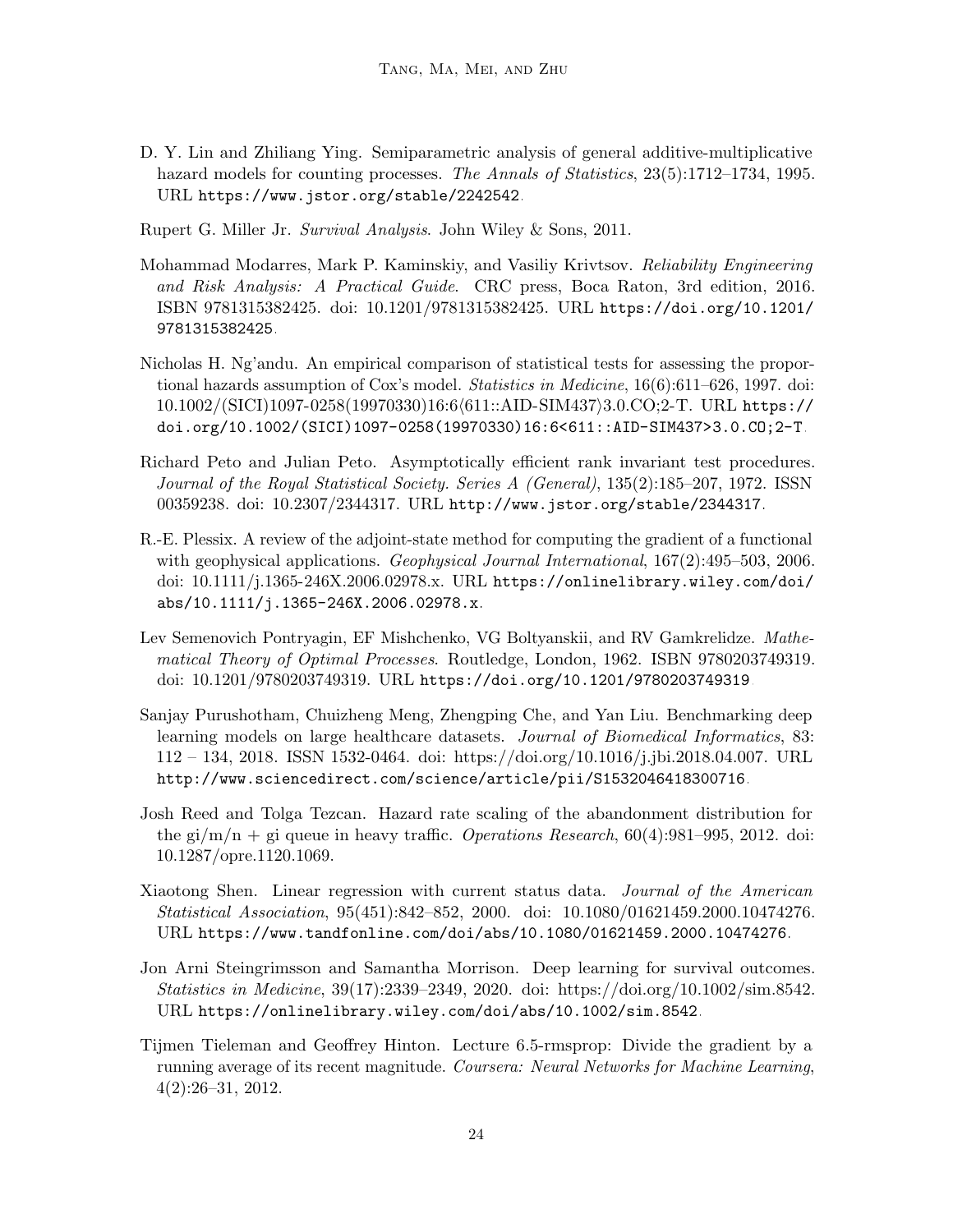- <span id="page-24-6"></span>Hajime Uno, Tianxi Cai, Michael J Pencina, Ralph B D'Agostino, and Lee-Jen Wei. On the c-statistics for evaluating overall adequacy of risk prediction procedures with censored survival data. Statistics in Medicine, 30(10):1105–1117, 2011.
- <span id="page-24-4"></span>Wolfgang Walter. First order systems. Equations of higher order. In *Ordinary Differen*tial Equations, pages 105–157. Springer New York, New York, NY, 1998. ISBN 978- 1-4612-0601-9. doi: 10.1007/978-1-4612-0601-9 4. URL [https://doi.org/10.1007/](https://doi.org/10.1007/978-1-4612-0601-9_4) [978-1-4612-0601-9\\_4](https://doi.org/10.1007/978-1-4612-0601-9_4).
- <span id="page-24-5"></span>Ping Wang, Yan Li, and Chandan K. Reddy. Machine learning for survival analysis: A survey. Association for Computing Machinery (ACM) Computing Surveys, 51(6), 2019. ISSN 0360-0300. doi: 10.1145/3214306. URL <https://doi.org/10.1145/3214306>.
- <span id="page-24-1"></span>Lee J. Wei. The accelerated failure time model: A useful alternative to the Cox regression model in survival analysis. Statistics in Medicine, 11(14-15):1871–1879, 1992. doi: 10.1002/sim.4780111409. URL [https://onlinelibrary.wiley.com/doi/abs/10.1002/](https://onlinelibrary.wiley.com/doi/abs/10.1002/sim.4780111409) [sim.4780111409](https://onlinelibrary.wiley.com/doi/abs/10.1002/sim.4780111409).
- <span id="page-24-3"></span>Jiacheng Wu and Daniela Witten. Flexible and interpretable models for survival data. Journal of Computational and Graphical Statistics, 28(4):954–966, 2019. doi: 10.1080/ 10618600.2019.1592758. URL <https://doi.org/10.1080/10618600.2019.1592758>.
- <span id="page-24-2"></span>Donglin Zeng and D. Y. Lin. Maximum likelihood estimation in semiparametric regression models with censored data. Journal of the Royal Statistical Society: Series B (Statistical Methodology), 69(4):507–564, 2007. doi: 10.1111/j.1369-7412.2007.00606.x. URL [https:](https://doi.org/10.1111/j.1369-7412.2007.00606.x) [//doi.org/10.1111/j.1369-7412.2007.00606.x](https://doi.org/10.1111/j.1369-7412.2007.00606.x).
- <span id="page-24-0"></span>Lili Zhao. Deep neural networks for predicting restricted mean survival times. *Bioinformatics*, 36(24):5672–5677, 01 2021. ISSN 1367-4803. doi: 10.1093/bioinformatics/btaa1082. URL <https://doi.org/10.1093/bioinformatics/btaa1082>.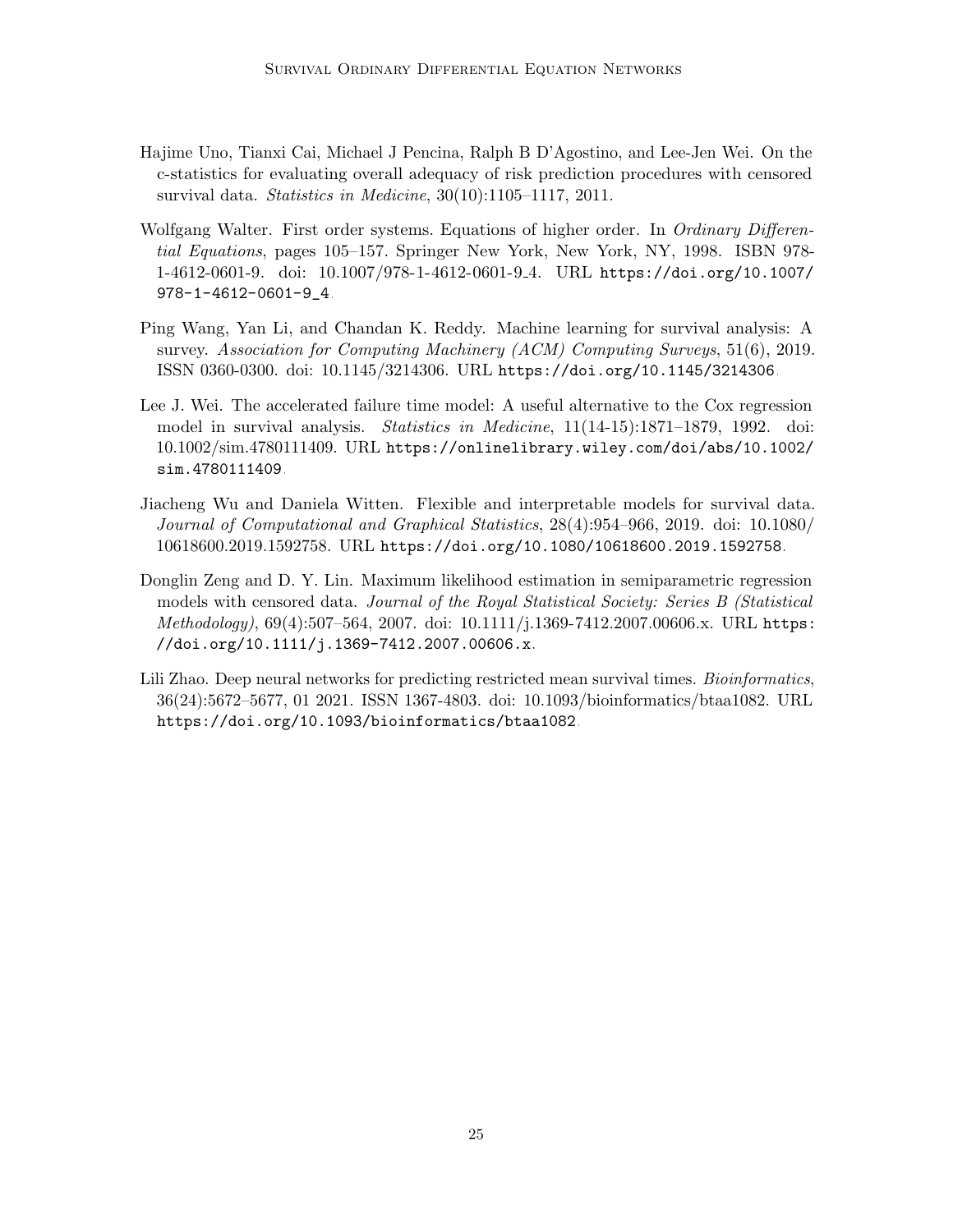## <span id="page-25-0"></span>A. Derivation of Gradients through Adjoint Sensitivity Analysis

<span id="page-25-2"></span>We rewrite  $\Lambda_{x_i}(y_i)$  as the objective function  $G(\Lambda,\theta) = \int_0^{y_i} h(\Lambda(t),t,x_i;\theta) dt$  with the following DE constraint

$$
\begin{cases}\n\Lambda'(t) = h(\Lambda(t), t; x_i, \theta) \\
\Lambda(0) = 0\n\end{cases}
$$
\n(9)

where we simplify the notation  $\Lambda_{x_i}$  as  $\Lambda$ . Now we wish to calculate the gradient of  $G(\Lambda, \theta)$ with respect to  $\theta$  subject to the DE constraint [\(9\)](#page-25-2). Introducing a Lagrange multiplier  $\xi(t)$ , we form the Lagrangian function

$$
I(\Lambda, \theta, \xi) = G(\Lambda, \theta) - \int_0^{y_i} \xi[\Lambda'(t) - h(\Lambda, t; x_i, \theta)] dt.
$$

Because  $\Lambda'(t) - h(\Lambda, t; x_i, \theta) = 0$  for any t, the gradient of G with respect to  $\theta$  is equal to

$$
\nabla_{\theta} G = \frac{\partial I}{\partial \theta} = \int_0^{y_i} (1+\xi)(\frac{\partial h}{\partial \theta} + \frac{\partial h}{\partial \Lambda} \frac{\partial \Lambda}{\partial \theta}) dt - \int_0^{y_i} \xi \frac{\partial \Lambda'}{\partial \theta} dt.
$$

Using integration by parts, it follows that

$$
\nabla_{\theta} G = \int_0^{y_i} (1+\xi) \frac{\partial h}{\partial \theta} dt + \int_0^{y_i} \frac{\partial \Lambda}{\partial \theta} \left[ \xi' + (1+\xi) \frac{\partial h}{\partial \Lambda} \right] dt - \left( \xi \frac{\partial \Lambda}{\partial \theta} \right) \Big|_0^{y_i} .
$$

Denote the adjoint  $a(t) = \xi(t) + 1$  and let  $a(t)$  satisfy  $a'(t) = -\frac{\partial h}{\partial \lambda}$  $\frac{\partial h}{\partial \Lambda} a(t)$  and  $a(y_i) = 1$ , then it follows that  $\nabla_{\theta} G = \int_0^{y_i} a \frac{\partial h}{\partial \theta} dt$ . Calculation of the above integral requires the value of  $\Lambda(t)$ and  $a(t)$  along their entire trajectory from 0 to  $y_i$ . Thus, we can compute the gradient  $\nabla_{\theta}G$ by solving the following augmented ODE which concatenates the dynamics and initial states of the three. Specifically, let  $s(t) = [\Lambda(t), a(t), \nabla_{\theta} G]$ , then s follows the ODE in [\(8\)](#page-7-1).

### <span id="page-25-1"></span>B. Partial Likelihood Based Methods

The Cox model [\(Cox, 1972\)](#page-21-5) and its extensions such as DeepSurv [\(Katzman et al., 2018\)](#page-22-0) and Cox-Time [\(Kvamme et al., 2019\)](#page-22-2) consider the hazard function in a semi-parametric way. Specifically, the conditional hazard function is factorized into two terms: a non-parametric baseline hazard function and a parametric relative risk function, that is

$$
\lambda_x(t) = h_0(t) \exp(g(t, x; \theta)).
$$

The Cox model assumes a time-invariant linear relative risk where  $g(t, x; \theta) = x^T \theta$ . Subsequently, **DeepSurv** allows the relative risk to be a nonlinear function of feature  $x$ , i.e.  $g(t, x; \theta) = g(x; \theta)$ , but the proportional hazard assumption still holds; Cox-Time further allows the relative risk function to depend on time, which can handle the non-proportional hazard. In particular, DeepSurv and Cox-Time use neural networks to model  $g(x; \theta)$  and  $g(t, x; \theta)$ .

All the above models are fitted in two steps: the parameters in the relative risk function are learned through maximizing the partial likelihood function [\(Cox, 1975\)](#page-21-4); the non-parametric cumulative baseline hazard function is obtained through the Breslow's estimator [\(Lin, 2007\)](#page-22-10) given the fitted relative risk in the first step.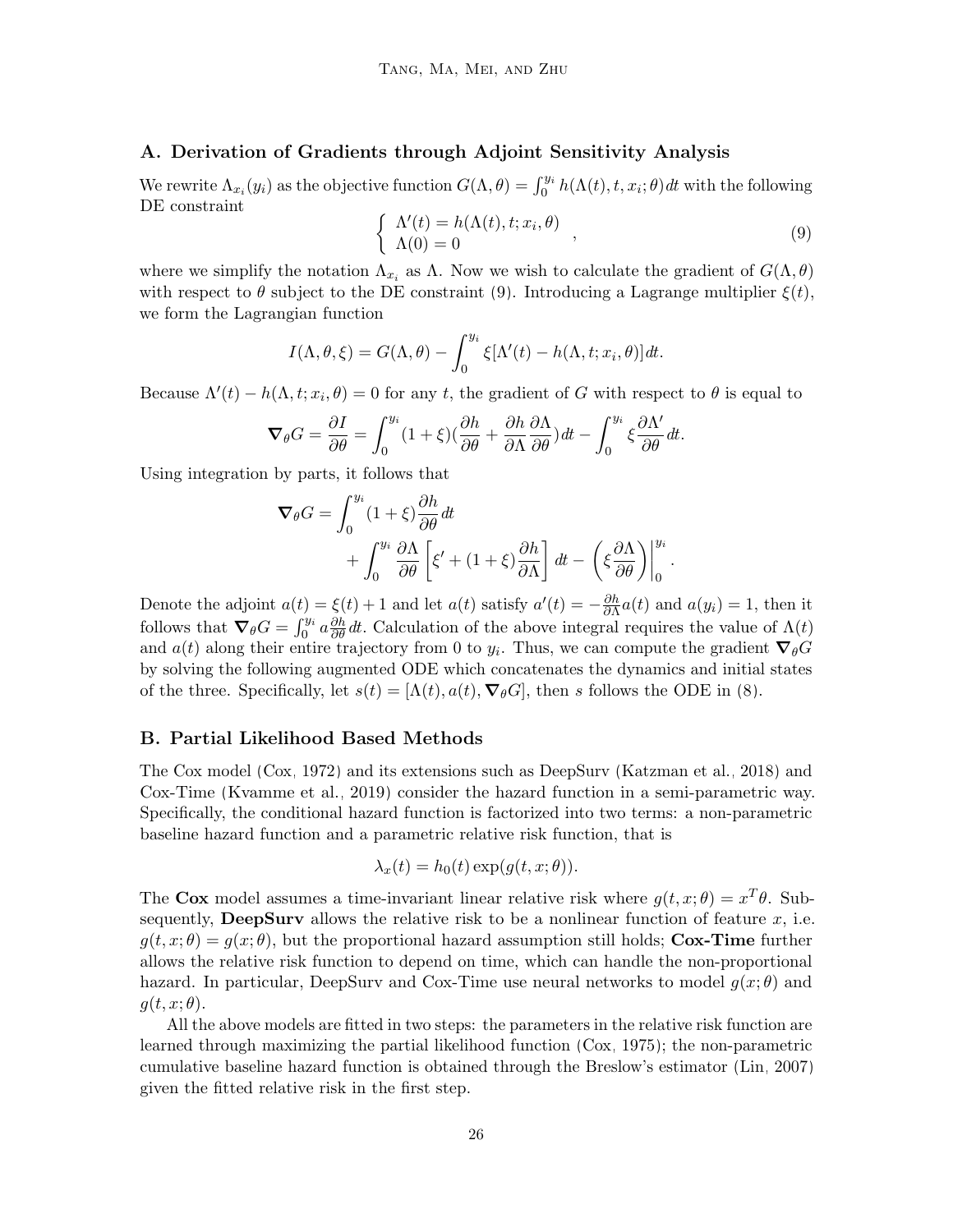Partial likelihood. The partial likelihood function is defined as

$$
\mathcal{PL}(\theta; D) = \prod_{i:\Delta_i=1} \frac{\exp(g(y_i, x_i; \theta))}{\sum_{j\in R_i} \exp(g(y_i, x_j; \theta))},
$$

where  $R_i = \{j : y_j \geq y_i\}$  denotes the set of individuals who survived longer than the *i*-th individual, which is the so called at-risk set. The estimator of  $\theta$  is obtained by minimizing the negative log-partial likelihood function, that is

$$
\min_{\theta} \sum_{i:\Delta_i=1} [-g(y_i, x_i; \theta) + \log \sum_{j\in R_i} \exp(g(y_i, x_j; \theta))].
$$

The partial likelihood function of each individual requires the access to the data of all individuals in the at-risk set. Hence, stochastic gradient decent (SGD) based algorithms cannot be directly applied. Although we can naively sample a mini-batch and restrict the at-risk set to individuals who are included in the current mini-batch in practice, there is a lack of theoretical justification.

Breslow's estimator. In order to obtain the predicted survival function, we need to estimate the cumulative hazard function. For models with the proportional hazard assumption, the estimated cumulative hazard function can be written as

$$
\hat{\Lambda}_x(t) = \int_0^t \hat{h}_0(s) ds \cdot \exp(g(x; \hat{\theta})) = \hat{H}_0(t) \exp(g(x; \hat{\theta})),
$$

where  $\hat{H}_0$  is the estimated cumulative baseline hazard function. The Breslow's estimator for  $H_0$  is given by

$$
\hat{H}_0(t) = \sum_{i:y_i \leq t} \frac{\Delta_i}{\sum_{j \in R_i} \exp(g(x_j; \hat{\theta}))}.
$$

For Cox-Time with non-proportional hazard, the estimated cumulative hazard function is given by

$$
\hat{\Lambda}_x(t) = \sum_{i:y_i \leq t} \frac{\Delta_i}{\sum_{j \in R_i} \exp(g(y_i, x_j; \hat{\theta}))} \exp(g(y_i, x; \hat{\theta})).
$$

The survival function can then be estimated by  $\hat{S}_x(t) = \exp(-\hat{\Lambda}_x(t)).$ 

## <span id="page-26-0"></span>C. Discrete-Time Methods

In the discrete-time setting, the range of possible values of the event time  $T$  is divided into a set of disjoint intervals through pre-specified break points  $\{t_0 = 0, t_1, \dots, t_L\}$ . Denote the intervals by  $I_l = (t_{l-1}, t_l], l = 1, \dots, L$ . Suppose the probability of occurrence of the event in time interval  $I_l$  is  $p_l(x) \geq 0$  with  $\sum_{l=1}^L p_l(x) = 1$ . The cumulative distribution  $F_l$  and survival functions  $S_l$  are, respectively

$$
F_l(x) = \mathcal{P}\{T \le t_l | X = x\} = \sum_{l=1}^l p_j(x), \ \ S_l(x) = \mathcal{P}\{T > t_l | X = x\} = 1 - F_l = 1 - \sum_{j=1}^l p_j(x).
$$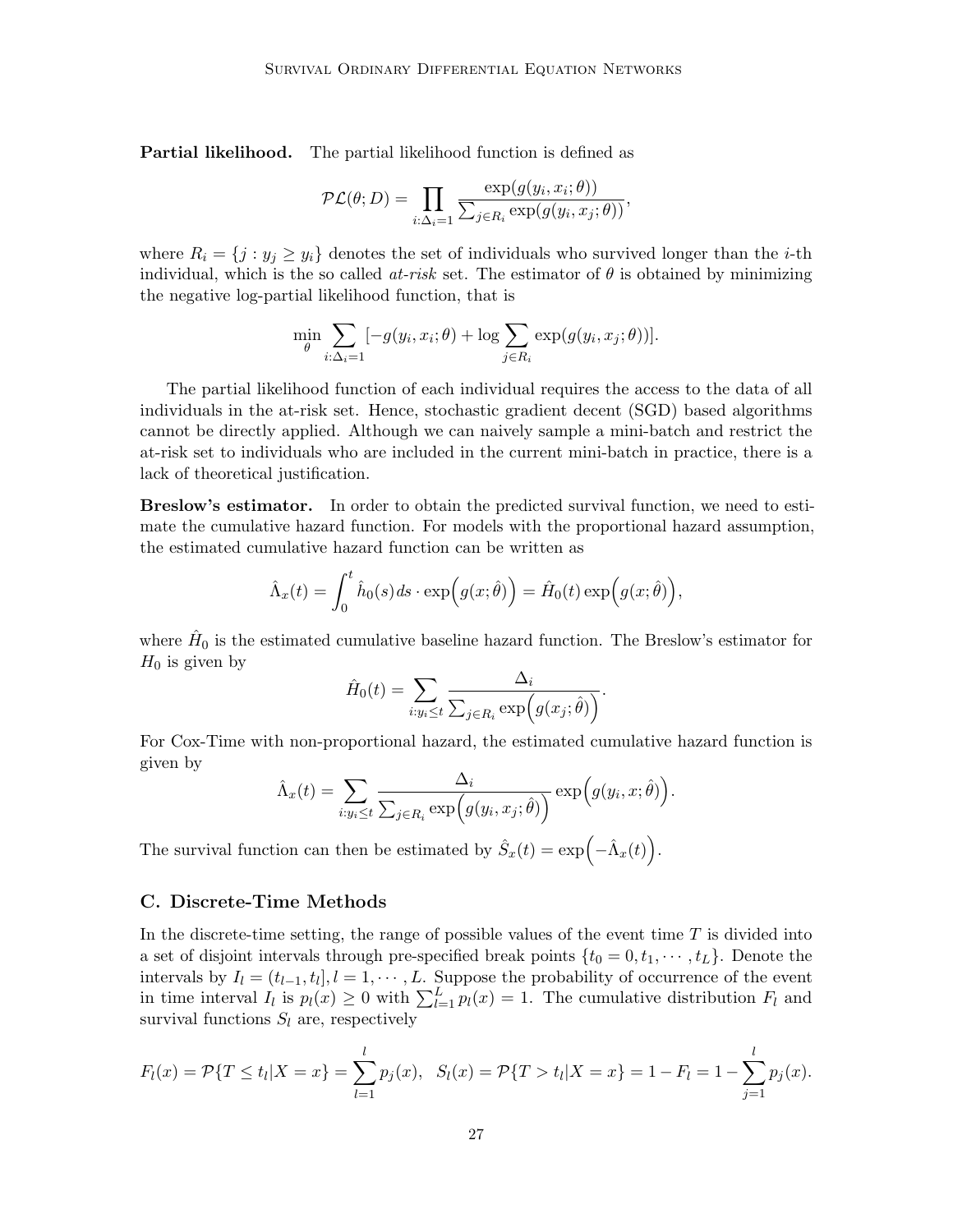The conditional hazard probability  $\lambda_l(x)$  is the probability that the event occurs in interval  $I_l$  conditional on the survival up to the beginning of  $I_l$ , which could also determine the survival function through

$$
\lambda_l(x) = \mathcal{P}\{T \in I_l | T \ge t_{l-1}, X = x\} = \frac{p_l(x)}{S_{l-1}(x)}, \quad S_l(x) = \prod_{j=1}^l (1 - \lambda_j(x)).
$$

Under the conditional independence assumption of the event time and the censoring time given features, the likelihood function is proportional to

$$
\prod_i p_{l_i}(x_i)^{\Delta_i} (1 - \sum_{j=1}^{l_i-1} p_j(x_i))^{1-\Delta_i} = \prod_i [\lambda_{l_i}(x_i) \prod_{j=1}^{l_i-1} (1 - \lambda_j(x_i))],
$$

where  $l_i$  is the index of time interval satisfying  $t_{l_i-1} < y_i \leq t_{l_i}$ .

DeepHit [\(Lee et al., 2018\)](#page-22-1) models the probability mass function where the output of the neural network is a vector  $[p_1(x), \dots, p_L(x)]$ . In addition to the negative log-likelihood (NLL) loss function, DeepHit considers another differentiable surrogate ranking loss tailored for time dependent concordance index, that is

$$
\mathcal{L}_2 = \sum_{i:\Delta_i=1} \sum_{j:l_i
$$

where  $\eta(x,y) = \exp\left(\frac{-(x-y)}{\sigma}\right)$  $\left(\frac{x-y}{\sigma}\right)$  and  $\sigma$  is a hyperparameter. They introduce another hyperparameter  $\alpha$  to control the trade-off between the ranking loss and the NLL loss. Nnet-Survival [\(Gensheimer and Narasimhan, 2019\)](#page-21-3) models the conditional hazard probability where the output of the neural network is a vector  $[\lambda_1(x), \cdots, \lambda_L(x)]$ , and it is learned by maximizing the likelihood function.

### <span id="page-27-0"></span>D. Hyperparameter Tuning

We list the tuning ranges of hyperparameters for all neural network based models on three datasets in Table [8,](#page-28-0) where  $\{\cdot\}$  represents the discrete search space and  $[\cdot]$  represents the continuous search space<sup>[4](#page-27-1)</sup>. Specifically, we tune the rate of dropout and batch normalization for DeepSurv, DeepHit, Nnet-Survival, and Cox-Time. We treat the number of time intervals as a hyperparameter for DeepHit and Nnet-Survival. We also tune two hyperparameters,  $\alpha$  and  $\sigma$ , associated with the surrogate ranking loss in DeepHit. Since the three datasets are of different sizes, we use different search ranges for the batch size:  $\{32, 64, 128, 256\}$  for METABRIC, {128, 256, 512} for SUPPORT, and {512, 1024} for MIMIC and MIMIC-SEQ. The discrete models (DeepHit and Nnet-Survival) appear to be sensitive to the number of time intervals on different datasets. Therefore we search the number of time intervals for these two discrete models from {10, 50, 100, 200, 400} for the smaller datasets, METABRIC and SUPPORT, and from {50, 100, 200, 400, 800} for the larger datasets, MIMIC and MIMIC-SEQ.

<span id="page-27-1"></span><sup>4.</sup> For the number of neurons, a real number is first sampled from the continuous space and then rounded to the closest integer.